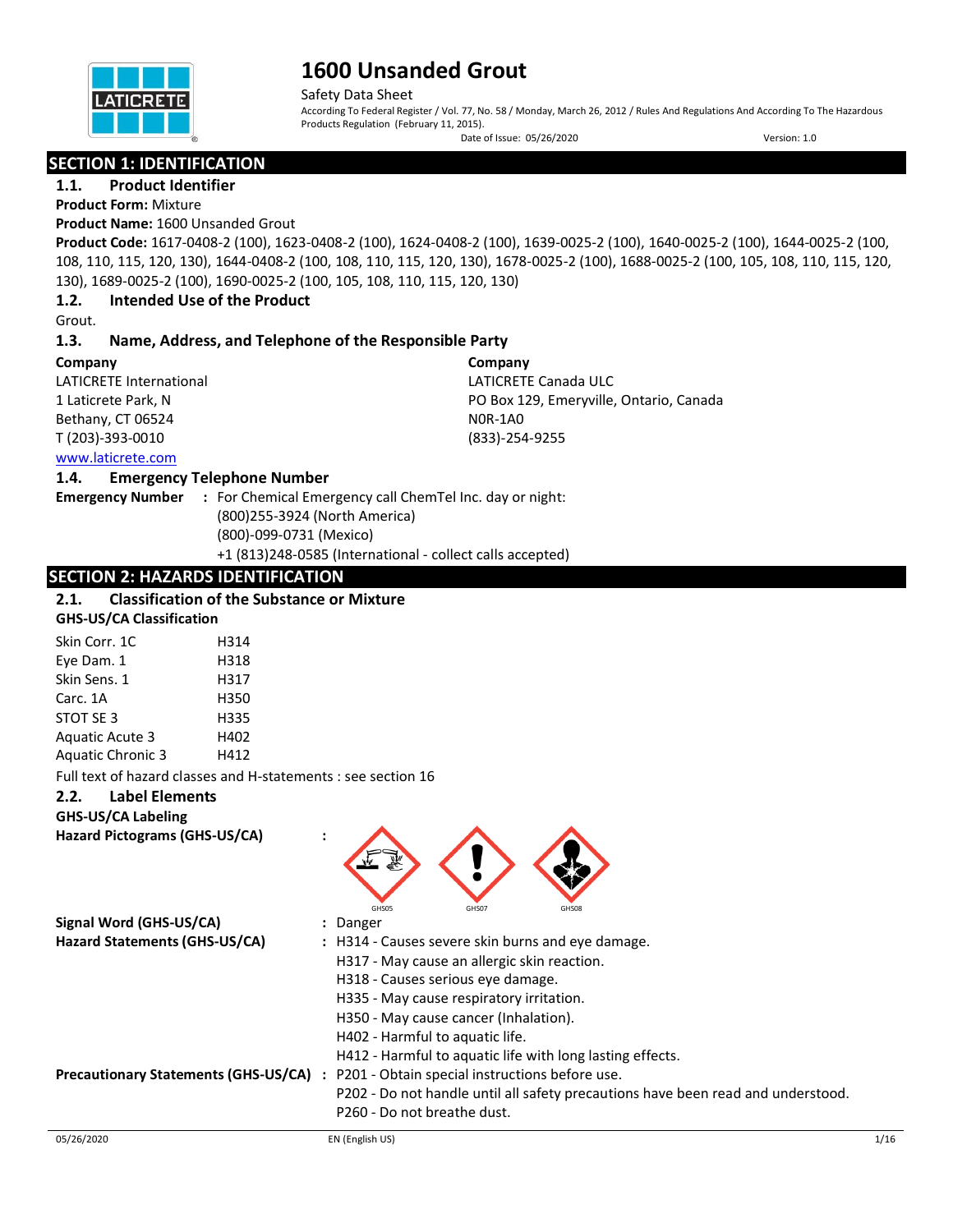Safety Data Sheet

According To Federal Register / Vol. 77, No. 58 / Monday, March 26, 2012 / Rules And Regulations And According To The Hazardous Products Regulation (February 11, 2015).

- P264 Wash hands, forearms, and other exposed areas thoroughly after handling.
- P271 Use only outdoors or in a well-ventilated area.
- P272 Contaminated work clothing should not be allowed out of the workplace.
- P273 Avoid release to the environment.

P280 - Wear protective gloves, protective clothing, and eye protection.

P301+P330+P331 - IF SWALLOWED: Rinse mouth. Do NOT induce vomiting.

P303+P361+P353 - IF ON SKIN (or hair): Take off immediately all contaminated clothing. Rinse skin with water.

P304+P340 - IF INHALED: Remove person to fresh air and keep comfortable for breathing.

P305+P351+P338 - IF IN EYES: Rinse cautiously with water for several minutes. Remove contact lenses, if present and easy to do. Continue rinsing.

P308+P313 - If exposed or concerned: Get medical advice/attention.

P310 - Immediately call a POISON CENTER or doctor.

P321 - Specific treatment (see section 4 on this SDS).

P333+P313 - If skin irritation or rash occurs: Get medical advice/attention.

P362+P364 - Take off contaminated clothing and wash it before reuse.

P403+P233 - Store in a well-ventilated place. Keep container tightly closed.

P405 - Store locked up.

P501 - Dispose of contents/container in accordance with local, regional, national, territorial, provincial, and international regulations.

### **2.3. Other Hazards**

Exposure may aggravate pre-existing eye, skin, or respiratory conditions.

### **2.4. Unknown Acute Toxicity (GHS-US/CA)**

No data available

### **SECTION 3: COMPOSITION/INFORMATION ON INGREDIENTS**

### **3.1. Substance**

### Not applicable

**3.2. Mixture**

| <b>Name</b>                               | <b>Product Identifier</b> | $%$ *          | <b>GHS Ingredient Classification</b> |
|-------------------------------------------|---------------------------|----------------|--------------------------------------|
| Limestone                                 | (CAS-No.) 1317-65-3       | $53 - 65$      | Not classified                       |
| Cement, portland, chemicals               | (CAS-No.) 65997-15-1      | $8.2 - 40$     | Skin Irrit. 2, H315                  |
|                                           |                           |                | Eye Dam. 1, H318                     |
|                                           |                           |                | Skin Sens. 1, H317                   |
|                                           |                           |                | STOT SE 3, H335                      |
| Calcium oxide                             | (CAS-No.) 1305-78-8       | $5 - 28$       | Skin Irrit. 2, H315                  |
|                                           |                           |                | Eye Dam. 1, H318                     |
|                                           |                           |                | <b>STOT SE 3, H335</b>               |
|                                           |                           |                | Aquatic Acute 3, H402                |
|                                           |                           |                | Aquatic Chronic 3, H412              |
| Silicic acid (H4SiO4), calcium salt (1:2) | (CAS-No.) 10034-77-2      | $0.2 - 2$      | Eye Irrit. 2A, H319                  |
| Calcium sulfate dihydrate                 | (CAS-No.) 13397-24-5      | $0.4 - 2$      | Not classified                       |
| Kaolin                                    | (CAS-No.) 1332-58-7       | $\leq 1.3$     | Not classified                       |
| Magnesium oxide (MgO)                     | (CAS-No.) 1309-48-4       | $0.2 - 1.2$    | Not classified                       |
| Quartz                                    | (CAS-No.) 14808-60-7      | $0.1 - 0.5$    | Carc. 1A, H350                       |
|                                           |                           |                | STOT SE 3, H335                      |
|                                           |                           |                | STOT RE 1, H372                      |
| Tremolite                                 | (CAS-No.) 14567-73-8      | $0.006 - 0.06$ | Not classified                       |
| Chromium, ion (Cr6+)                      | (CAS-No.) 18540-29-9      | $0.000001 -$   | Skin Sens. 1, H317                   |
|                                           |                           | 0.00004        | Carc. 1B, H350                       |
|                                           |                           |                | Aquatic Acute 1, H400                |
|                                           |                           |                | Aquatic Chronic 1, H410              |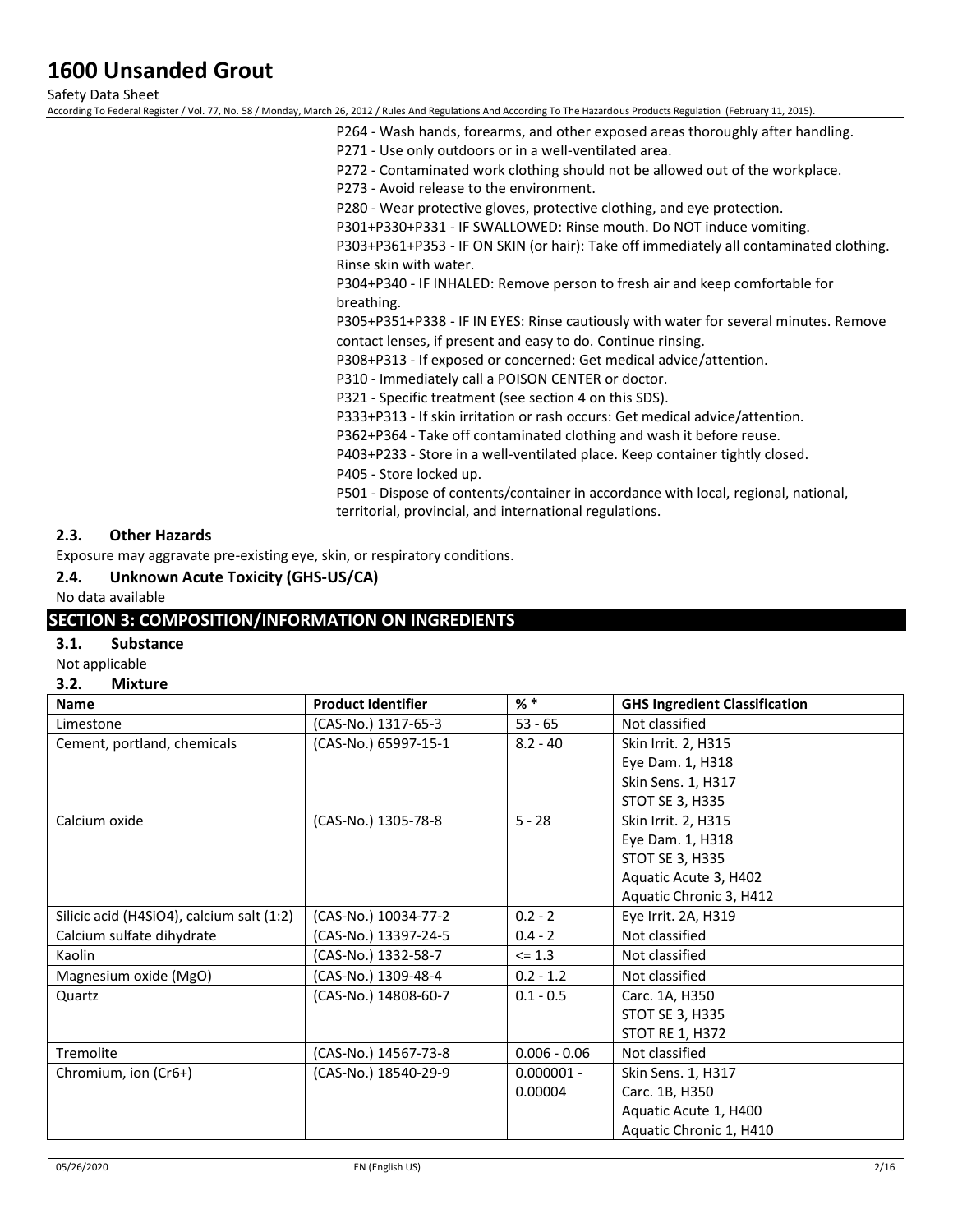Safety Data Sheet

According To Federal Register / Vol. 77, No. 58 / Monday, March 26, 2012 / Rules And Regulations And According To The Hazardous Products Regulation (February 11, 2015).

| Formaldehyde   | (CAS-No.) 50-00-0 | < 0.00002 | Flam. Liq. 4, H227                  |
|----------------|-------------------|-----------|-------------------------------------|
| (Preservative) |                   |           | Acute Tox. 3 (Oral), H301           |
|                |                   |           | Acute Tox. 3 (Dermal), H311         |
|                |                   |           | Acute Tox. 3 (Inhalation:gas), H331 |
|                |                   |           | Skin Corr. 1B, H314                 |
|                |                   |           | Eye Dam. 1, H318                    |
|                |                   |           | Skin Sens. 1, H317                  |
|                |                   |           | Muta. 2, H341                       |
|                |                   |           | Carc. 1A, H350                      |
|                |                   |           | STOT SE 3, H335                     |
|                |                   |           | Aquatic Acute 2, H401               |
|                |                   |           | Aquatic Chronic 3, H412             |

Full text of H-phrases: see section 16

\*Percentages are listed in weight by weight percentage (w/w%) for liquid and solid ingredients. Gas ingredients are listed in volume by volume percentage (v/v%).

## **SECTION 4: FIRST AID MEASURES**

### **4.1. Description of First-aid Measures**

**General:** Never give anything by mouth to an unconscious person. If you feel unwell, seek medical advice (show the label where possible).

**Inhalation:** Remove to fresh air and keep at rest in a position comfortable for breathing. Immediately call a poison center or doctor/physician.

**Skin Contact:** Immediately remove contaminated clothing. Immediately flush skin with plenty of water for at least 30 minutes. Get immediate medical advice/attention.

**Eye Contact:** Immediately rinse with water for at least 30 minutes. Remove contact lenses, if present and easy to do. Continue rinsing. Get immediate medical advice/attention.

**Ingestion:** Rinse mouth. Do NOT induce vomiting. Obtain emergency medical attention.

### **4.2. Most Important Symptoms and Effects Both Acute and Delayed**

**General:** May cause respiratory irritation. May cause cancer (Inhalation). Skin sensitization. Causes severe skin burns and eye damage.

**Inhalation:** Irritation of the respiratory tract and the other mucous membranes. May be corrosive to the respiratory tract. The three types of silicosis include: 1) Simple chronic silicosis – which results from long-term exposure (more than 20 years) to low amounts of respirable crystalline silica. Nodules of chronic inflammation and scarring provoked by the respirable crystalline silica form in the lungs and chest lymph nodes. This disease may feature breathlessness and may resemble chronic obstructive pulmonary disease (COPD); 2) Accelerated silicosis – occurs after exposure to larger amounts of respirable crystalline silica over a shorter period of time (5-15 years); 3) Acute silicosis – results from short-term exposure to very large amounts of respirable crystalline silica. The lungs become very inflamed and may fill with fluid, causing severe shortness of breath and low blood oxygen levels. Inflammation, scarring, and symptoms progress faster in accelerated silicosis than in simple silicosis. Progressive massive fibrosis may occur in simple or accelerated silicosis, but is more common in the accelerated form. Progressive massive fibrosis results from severe scarring and leads to the destruction of normal lung structures.

**Skin Contact:** May cause an allergic skin reaction. Causes severe irritation which will progress to chemical burns. Concrete may cause dry skin, discomfort, irritation, severe burns, and dermatitis. Exposure of sufficient duration to wet concrete can cause serious, potentially irreversible damage to skin, eye, respiratory and digestive tracts due to chemical (caustic) burns, including third degree burns. A skin exposure may be hazardous even if there is no pain or discomfort. Unhardened concrete is capable of causing dermatitis by irritation and allergy. Skin affected by dermatitis may include symptoms such as, redness, itching, rash, scaling, and cracking. Irritant dermatitis is caused by the physical properties of concrete including alkalinity and abrasion. Allergic contact dermatitis is caused by sensitization to hexavalent chromium (chromate) present in concrete. The reaction can range from a mild rash to severe skin ulcers. Persons already sensitized may react to the first contact with wet concrete. Others may develop allergic dermatitis after years of repeated contact with wet concrete.

**Eye Contact:** Causes permanent damage to the cornea, iris, or conjunctiva. Concrete may cause immediate or delayed irritation or inflammation. Eye contact with wet concrete can cause moderate eye irritation, chemical burns and blindness. Eye exposures require immediate first aid and medical attention to prevent significant damage to the eye.

**Ingestion:** May cause burns or irritation of the linings of the mouth, throat, and gastrointestinal tract.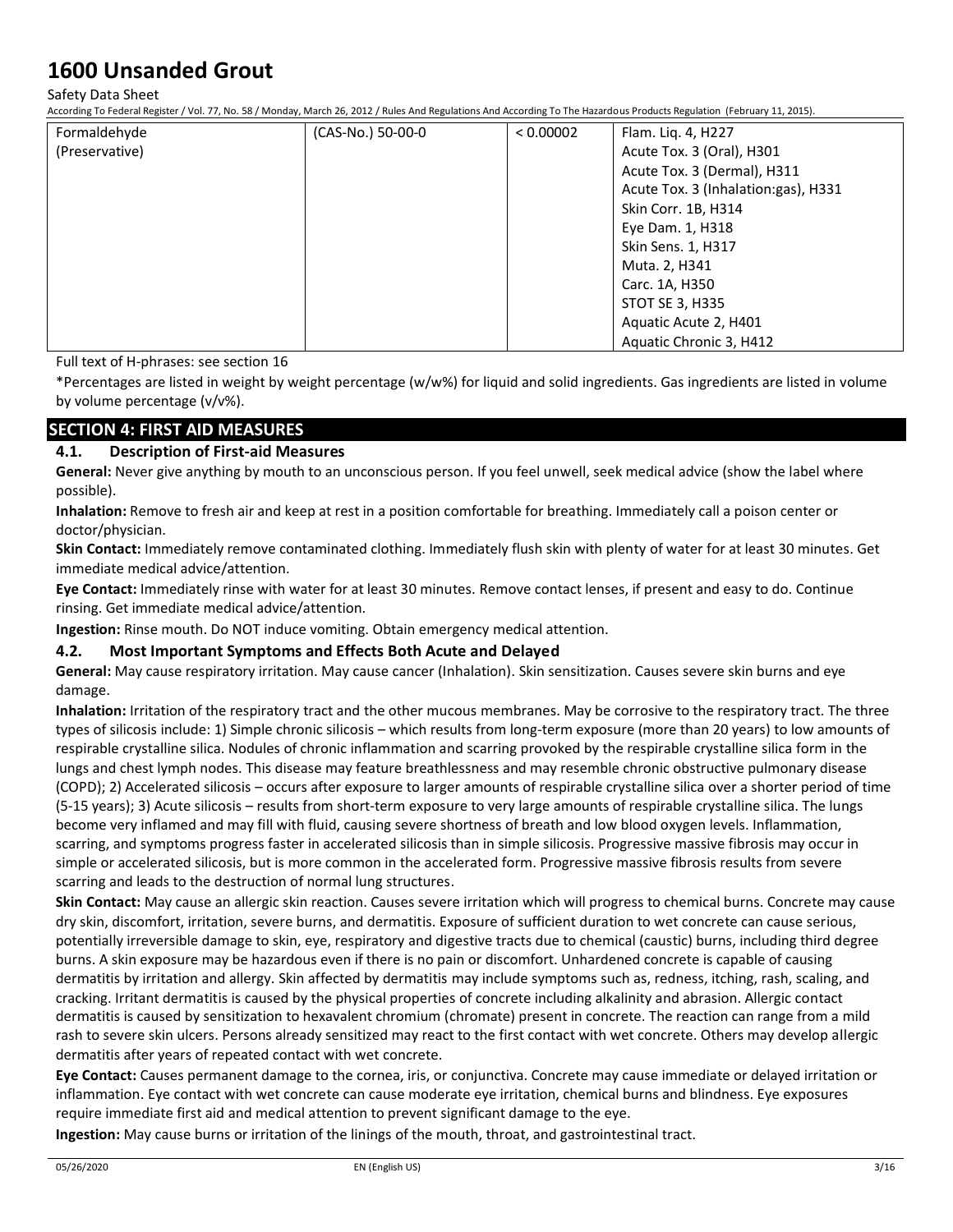### Safety Data Sheet

According To Federal Register / Vol. 77, No. 58 / Monday, March 26, 2012 / Rules And Regulations And According To The Hazardous Products Regulation (February 11, 2015).

**Chronic Symptoms:** May cause cancer by inhalation. Some studies show that exposure to respirable crystalline silica (without silicosis) or that the disease silicosis may be associated with the increased incidence of several autoimmune disorders such as scleroderma (thickening of the skin), systemic lupus erythematosus, rheumatoid arthritis and diseases affecting the kidneys. Silicosis increases the risk of tuberculosis. Some studies show an increased incidence of chronic kidney disease and end-stage renal disease in workers exposed to respirable crystalline silica.

### **4.3. Indication of Any Immediate Medical Attention and Special Treatment Needed**

If exposed or concerned, get medical advice and attention. If medical advice is needed, have product container or label at hand.

### **SECTION 5: FIRE-FIGHTING MEASURES**

### **5.1. Extinguishing Media**

**Suitable Extinguishing Media:** Water spray, fog, carbon dioxide (CO<sub>2</sub>), alcohol-resistant foam, or dry chemical.

**Unsuitable Extinguishing Media:** Do not use a heavy water stream. Use of heavy stream of water may spread fire.

### **5.2. Special Hazards Arising From the Substance or Mixture**

**Fire Hazard:** Not considered flammable but may burn at high temperatures.

**Explosion Hazard:** Product is not explosive.

**Reactivity:** May react exothermically with water releasing heat. Adding an acid to a base or base to an acid may cause a violent reaction. Quartz (silica) will dissolve in hydrofluoric acid producing a corrosive gas, silicon tetrafluoride. Calcium oxide reacts with water to form corrosive calcium hydroxide, with evolution of much heat. Temperatures as high as 800° C (1472 °F) have been reached with addition of water (moisture in air or soil).

### **5.3. Advice for Firefighters**

**Precautionary Measures Fire:** Exercise caution when fighting any chemical fire.

**Firefighting Instructions:** Use water spray or fog for cooling exposed containers.

**Protection During Firefighting:** Do not enter fire area without proper protective equipment, including respiratory protection. Hazardous Combustion Products: Carbon oxides (CO, CO<sub>2</sub>). Sulfur oxides. Metal oxide fumes. Silica compounds.

**Other Information:** Do not allow run-off from fire fighting to enter drains or water courses.

### **5.4. Reference to Other Sections**

Refer to Section 9 for flammability properties.

### **SECTION 6: ACCIDENTAL RELEASE MEASURES**

### **6.1. Personal Precautions, Protective Equipment and Emergency Procedures**

**General Measures:** Do not breathe dust. Do not get in eyes, on skin, or on clothing. Do not handle until all safety precautions have been read and understood.

### **6.1.1. For Non-Emergency Personnel**

**Protective Equipment:** Use appropriate personal protective equipment (PPE).

**Emergency Procedures:** Evacuate unnecessary personnel.

### **6.1.2. For Emergency Personnel**

**Protective Equipment:** Equip cleanup crew with proper protection.

**Emergency Procedures:** Upon arrival at the scene, a first responder is expected to recognize the presence of dangerous goods, protect oneself and the public, secure the area, and call for the assistance of trained personnel as soon as conditions permit. Ventilate area.

### **6.2. Environmental Precautions**

Prevent entry to sewers and public waters. Avoid release to the environment.

### **6.3. Methods and Materials for Containment and Cleaning Up**

**For Containment:** Contain solid spills with appropriate barriers and prevent migration and entry into sewers or streams. As an immediate precautionary measure, isolate spill or leak area in all directions.

**Methods for Cleaning Up:** Clean up spills immediately and dispose of waste safely. Recover the product by vacuuming, shoveling or sweeping. Transfer spilled material to a suitable container for disposal. Contact competent authorities after a spill. Cautiously neutralize spilled solid.

### **6.4. Reference to Other Sections**

See Section 8 for exposure controls and personal protection and Section 13 for disposal considerations.

## **SECTION 7: HANDLING AND STORAGE**

## **7.1. Precautions for Safe Handling**

**Additional Hazards When Processed:** May release corrosive vapors.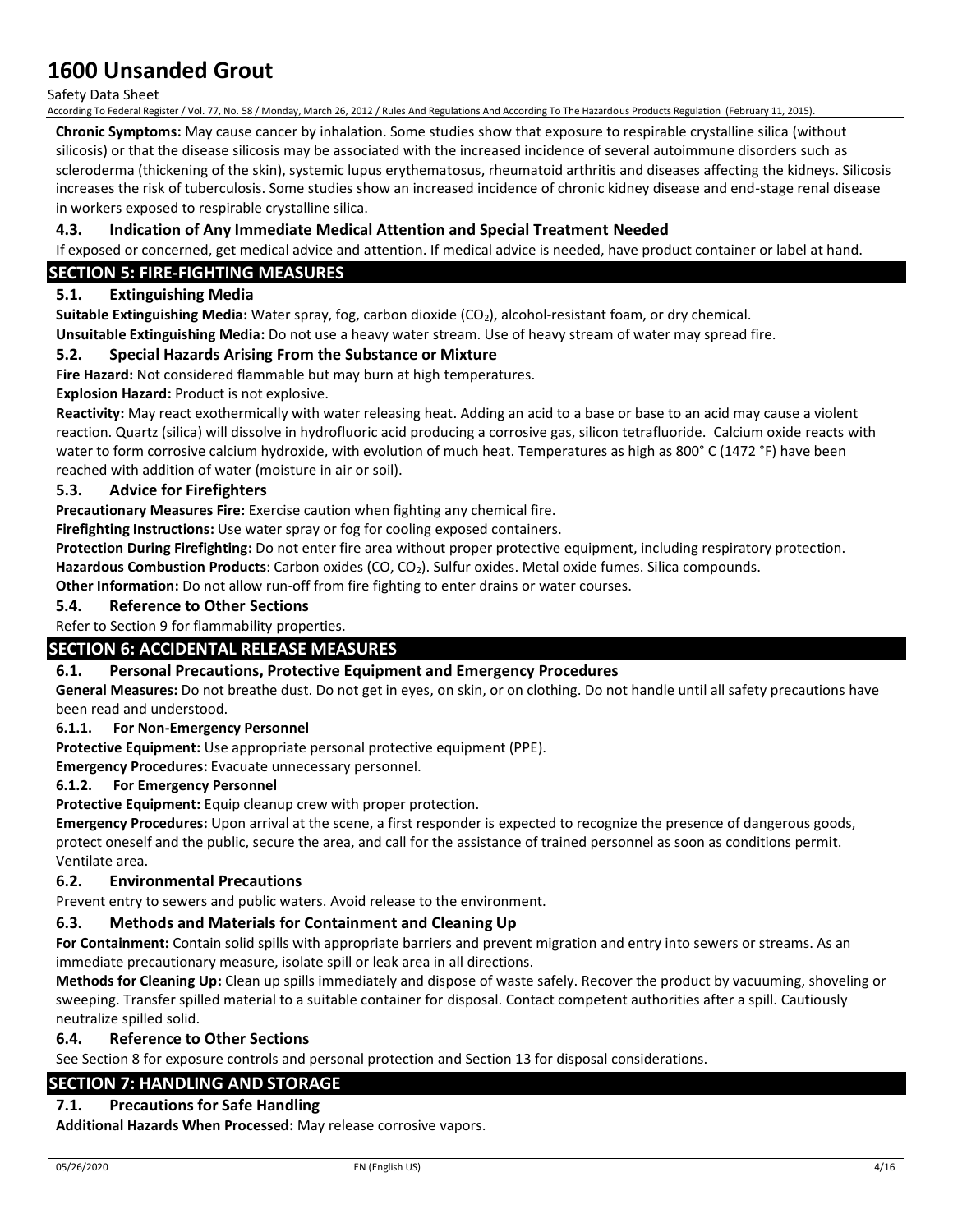Safety Data Sheet

According To Federal Register / Vol. 77, No. 58 / Monday, March 26, 2012 / Rules And Regulations And According To The Hazardous Products Regulation (February 11, 2015).

**Precautions for Safe Handling:** Wash hands and other exposed areas with mild soap and water before eating, drinking or smoking and when leaving work. Avoid contact with eyes, skin and clothing. Obtain special instructions before use. Do not handle until all safety precautions have been read and understood. Do not breathe dust. Do not get in eyes, on skin, or on clothing. Handle empty containers with care because they may still present a hazard.

**Hygiene Measures:** Handle in accordance with good industrial hygiene and safety procedures.

### **7.2. Conditions for Safe Storage, Including Any Incompatibilities**

**Technical Measures:** Comply with applicable regulations.

**Storage Conditions:** Keep container closed when not in use. Store in a dry, cool place. Keep/Store away from direct sunlight, extremely high or low temperatures and incompatible materials. Store locked up/in a secure area. Store in original container or corrosive resistant and/or lined container.

**Incompatible Materials:** Reactive or incompatible with the following materials: oxidizing materials, acids, aluminum and ammonium salt.

Portland cement is highly alkaline and will react with acids to produce a violent, heat-generating reaction. Toxic gases or vapors may be given off depending on the acid involved. Reacts with acids, aluminum metals and ammonium salts. Aluminum powder and other alkali and alkaline earth elements will react in wet mortar or concrete, liberating hydrogen gas. Limestone ignites on contact with fluorine and is incompatible with acids, alum, ammonium salts, and magnesium. Silica reacts violently with powerful oxidizing agents such as fluorine, boron trifluoride, chlorine trifluoride, manganese trifluoride, and oxygen difluoride yielding possible fire and/or explosions. Silicates dissolve readily in hydrofluoric acid producing a corrosive gas — silicon tetrafluoride.

## **7.3. Specific End Use(s)**

Grout.

## **SECTION 8: EXPOSURE CONTROLS/PERSONAL PROTECTION**

### **8.1. Control Parameters**

For substances listed in section 3 that are not listed here, there are no established exposure limits from the manufacturer, supplier, importer, or the appropriate advisory agency including: ACGIH (TLV), AIHA (WEEL), NIOSH (REL), OSHA (PEL), or Canadian provincial governments.

| Limestone (1317-65-3)                    |                                      |                                                                     |
|------------------------------------------|--------------------------------------|---------------------------------------------------------------------|
| <b>USA OSHA</b>                          | OSHA PEL (TWA) (mg/m <sup>3</sup> )  | 15 mg/m <sup>3</sup> (total dust)                                   |
|                                          |                                      | 5 mg/m <sup>3</sup> (respirable fraction)                           |
| <b>USA NIOSH</b>                         | NIOSH REL (TWA) (mg/m <sup>3</sup> ) | 10 mg/m <sup>3</sup> (total dust)                                   |
|                                          |                                      | 5 mg/m <sup>3</sup> (respirable dust)                               |
| Alberta                                  | OEL TWA (mg/m <sup>3</sup> )         | 10 mg/m $3$                                                         |
| <b>British Columbia</b>                  | OEL STEL (mg/m <sup>3</sup> )        | 20 mg/m <sup>3</sup> (total)                                        |
| <b>British Columbia</b>                  | OEL TWA (mg/m <sup>3</sup> )         | 10 mg/m <sup>3</sup> (total dust)                                   |
|                                          |                                      | 3 mg/m <sup>3</sup> (respirable fraction)                           |
| <b>New Brunswick</b>                     | OEL TWA (mg/m <sup>3</sup> )         | 10 mg/m <sup>3</sup> (particulate matter containing no Asbestos and |
|                                          |                                      | <1% Crystalline silica)                                             |
| <b>Nunavut</b>                           | OEL STEL (mg/m <sup>3</sup> )        | $20 \text{ mg/m}^3$                                                 |
| <b>Nunavut</b>                           | OEL TWA (mg/m <sup>3</sup> )         | 10 mg/m $3$                                                         |
| <b>Northwest Territories</b>             | OEL STEL (mg/m <sup>3</sup> )        | 20 mg/m $3$                                                         |
| <b>Northwest Territories</b>             | OEL TWA (mg/m <sup>3</sup> )         | 10 mg/m $3$                                                         |
| Québec                                   | VEMP (mg/m <sup>3</sup> )            | 10 mg/m <sup>3</sup> (Limestone, containing no Asbestos and <1%     |
|                                          |                                      | Crystalline silica-total dust)                                      |
| Saskatchewan                             | OEL STEL (mg/m <sup>3</sup> )        | 20 mg/m $3$                                                         |
| Saskatchewan                             | OEL TWA (mg/m <sup>3</sup> )         | 10 mg/m $3$                                                         |
| Yukon                                    | OEL STEL (mg/m <sup>3</sup> )        | 20 mg/m $3$                                                         |
| Yukon                                    | OEL TWA (mg/m <sup>3</sup> )         | 30 mppcf                                                            |
|                                          |                                      | $10 \text{ mg/m}^3$                                                 |
| Cement, portland, chemicals (65997-15-1) |                                      |                                                                     |
| <b>USA ACGIH</b>                         | ACGIH TWA $(mg/m3)$                  | 1 mg/m <sup>3</sup> (particulate matter containing no asbestos and  |
|                                          |                                      | <1% crystalline silica, respirable particulate matter)              |
| <b>USA ACGIH</b>                         | <b>ACGIH chemical category</b>       | Not Classifiable as a Human Carcinogen                              |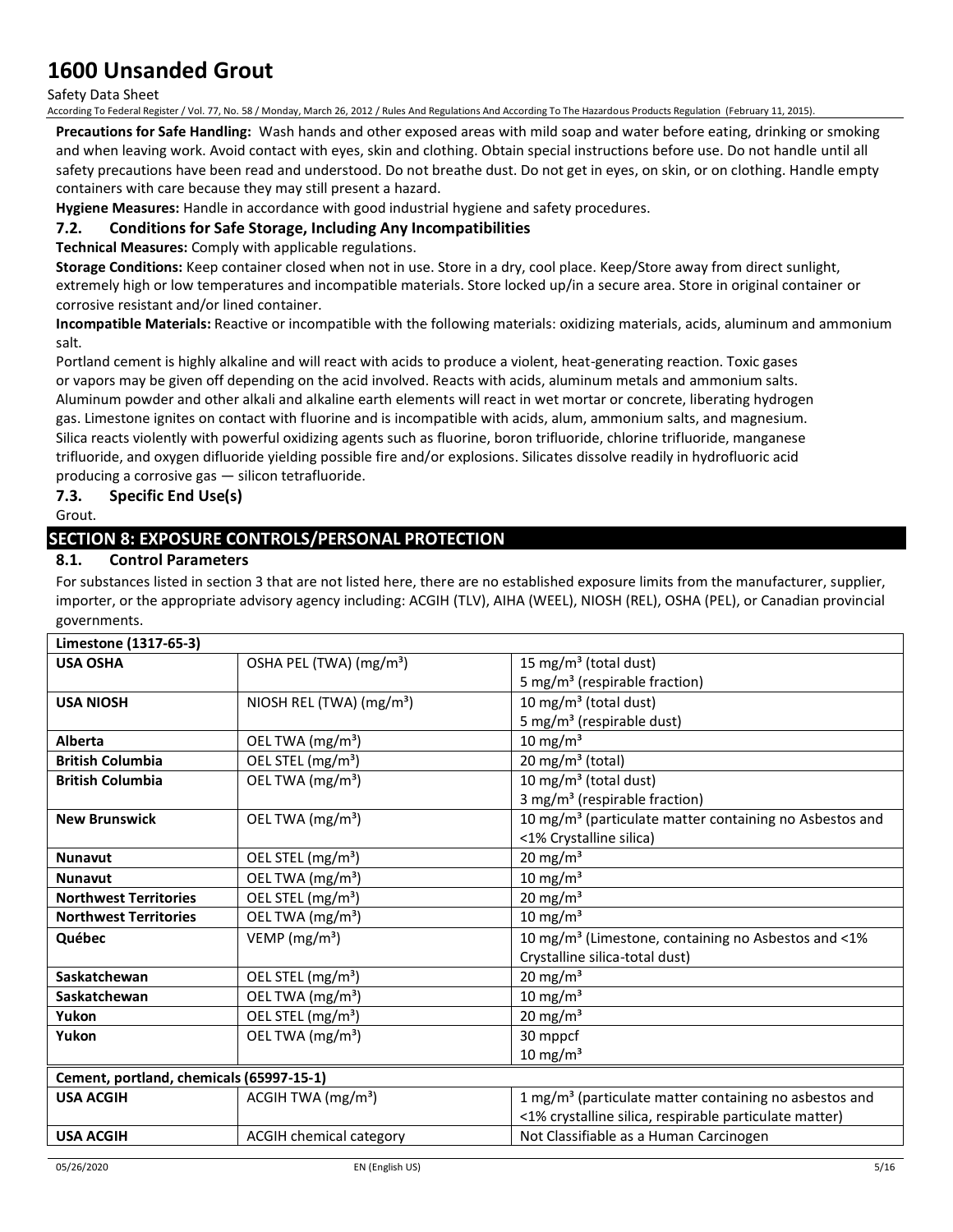Safety Data Sheet

According To Federal Register / Vol. 77, No. 58 / Monday, March 26, 2012 / Rules And Regulations And According To The Hazardous Products Regulation (February 11, 2015).

| <b>USA OSHA</b>                    | OSHA PEL (TWA) (mg/m <sup>3</sup> )  | 15 mg/m <sup>3</sup> (total dust)                                                                            |
|------------------------------------|--------------------------------------|--------------------------------------------------------------------------------------------------------------|
|                                    |                                      | 5 mg/m <sup>3</sup> (respirable fraction)                                                                    |
| <b>USA NIOSH</b>                   | NIOSH REL (TWA) (mg/m <sup>3</sup> ) | 10 mg/m <sup>3</sup> (total dust)                                                                            |
|                                    |                                      | 5 mg/m <sup>3</sup> (respirable dust)                                                                        |
| <b>USA IDLH</b>                    | US IDLH (mg/m <sup>3</sup> )         | 5000 mg/m <sup>3</sup>                                                                                       |
| Alberta                            | OEL TWA (mg/m <sup>3</sup> )         | 10 mg/m $3$                                                                                                  |
| <b>British Columbia</b>            | OEL TWA (mg/m <sup>3</sup> )         | 1 mg/m <sup>3</sup> (particulate matter containing no Asbestos and                                           |
|                                    |                                      | <1% Crystalline silica-respirable particulate)                                                               |
| <b>Manitoba</b>                    | OEL TWA (mg/m <sup>3</sup> )         | 1 mg/m <sup>3</sup> (particulate matter containing no Asbestos and                                           |
|                                    |                                      | <1% Crystalline silica, respirable particulate matter-                                                       |
|                                    |                                      | particulate matter, respirable particulate matter)                                                           |
| <b>New Brunswick</b>               | OEL TWA (mg/m <sup>3</sup> )         | 10 mg/m <sup>3</sup> (particulate matter containing no Asbestos and                                          |
|                                    |                                      | <1% Crystalline silica)                                                                                      |
| <b>Newfoundland &amp; Labrador</b> | OEL TWA (mg/m <sup>3</sup> )         | 1 mg/m <sup>3</sup> (particulate matter containing no Asbestos and                                           |
|                                    |                                      | <1% Crystalline silica, respirable particulate matter-                                                       |
|                                    |                                      | particulate matter, respirable particulate matter)                                                           |
| <b>Nova Scotia</b>                 | OEL TWA (mg/m <sup>3</sup> )         | 1 mg/m <sup>3</sup> (particulate matter containing no Asbestos and                                           |
|                                    |                                      | <1% Crystalline silica, respirable particulate matter-                                                       |
|                                    |                                      | particulate matter, respirable particulate matter)                                                           |
| <b>Nunavut</b>                     | OEL STEL (mg/m <sup>3</sup> )        | 20 mg/m $3$                                                                                                  |
| <b>Nunavut</b>                     | OEL TWA (mg/m <sup>3</sup> )         | $10 \text{ mg/m}^3$                                                                                          |
| <b>Northwest Territories</b>       | OEL STEL (mg/m <sup>3</sup> )        | $20$ mg/m <sup>3</sup>                                                                                       |
| <b>Northwest Territories</b>       | OEL TWA (mg/m <sup>3</sup> )         | $10 \text{ mg/m}^3$                                                                                          |
| Ontario                            | OEL TWA (mg/m <sup>3</sup> )         | 1 mg/m <sup>3</sup> (containing no Asbestos and <1% Crystalline                                              |
|                                    |                                      | silica-respirable)                                                                                           |
| <b>Prince Edward Island</b>        | OEL TWA (mg/m <sup>3</sup> )         | 1 mg/m <sup>3</sup> (particulate matter containing no Asbestos and                                           |
|                                    |                                      | <1% Crystalline silica, respirable particulate matter-<br>particulate matter, respirable particulate matter) |
| Québec                             | VEMP ( $mg/m3$ )                     | 10 mg/m <sup>3</sup> (containing no Asbestos and <1% Crystalline                                             |
|                                    |                                      | silica-total dust)                                                                                           |
|                                    |                                      | 5 mg/m <sup>3</sup> (containing no Asbestos and <1% Crystalline                                              |
|                                    |                                      | silica-respirable dust)                                                                                      |
| Saskatchewan                       | OEL STEL (mg/m <sup>3</sup> )        | 20 mg/ $\overline{m^3}$                                                                                      |
| Saskatchewan                       | OEL TWA (mg/m <sup>3</sup> )         | $10 \text{ mg/m}^3$                                                                                          |
| Yukon                              | OEL STEL (mg/m <sup>3</sup> )        | $20$ mg/m <sup>3</sup>                                                                                       |
| Yukon                              | OEL TWA (mg/m <sup>3</sup> )         | 30 mppcf                                                                                                     |
|                                    |                                      | 10 mg/m $3$                                                                                                  |
| <b>Calcium oxide (1305-78-8)</b>   |                                      |                                                                                                              |
| <b>USA ACGIH</b>                   | ACGIH TWA (mg/m <sup>3</sup> )       | 2 mg/ $m3$                                                                                                   |
| <b>USA OSHA</b>                    | OSHA PEL (TWA) (mg/m <sup>3</sup> )  | 5 mg/ $m3$                                                                                                   |
| <b>USA NIOSH</b>                   | NIOSH REL (TWA) (mg/m <sup>3</sup> ) | 2 mg/m $3$                                                                                                   |
| <b>USA IDLH</b>                    | US IDLH $(mg/m3)$                    | 25 mg/m <sup>3</sup>                                                                                         |
| Alberta                            | OEL TWA (mg/m <sup>3</sup> )         | 2 mg/m $3$                                                                                                   |
| <b>British Columbia</b>            | OEL TWA (mg/m <sup>3</sup> )         | 2 mg/m $3$                                                                                                   |
| Manitoba                           | OEL TWA (mg/m <sup>3</sup> )         | 2 mg/ $m3$                                                                                                   |
| <b>New Brunswick</b>               | OEL TWA (mg/m <sup>3</sup> )         | 2 mg/m $3$                                                                                                   |
| <b>Newfoundland &amp; Labrador</b> | OEL TWA (mg/m <sup>3</sup> )         | 2 mg/m $3$                                                                                                   |
| Nova Scotia                        | OEL TWA (mg/m <sup>3</sup> )         | 2 mg/ $m3$                                                                                                   |
| <b>Nunavut</b>                     | OEL STEL (mg/m <sup>3</sup> )        | 4 mg/m <sup>3</sup>                                                                                          |
| Nunavut                            | OEL TWA (mg/m <sup>3</sup> )         | 2 mg/m $3$                                                                                                   |
| <b>Northwest Territories</b>       | OEL STEL (mg/m <sup>3</sup> )        | 4 mg/m $3$                                                                                                   |
| <b>Northwest Territories</b>       | OEL TWA (mg/m <sup>3</sup> )         | 2 mg/m $3$                                                                                                   |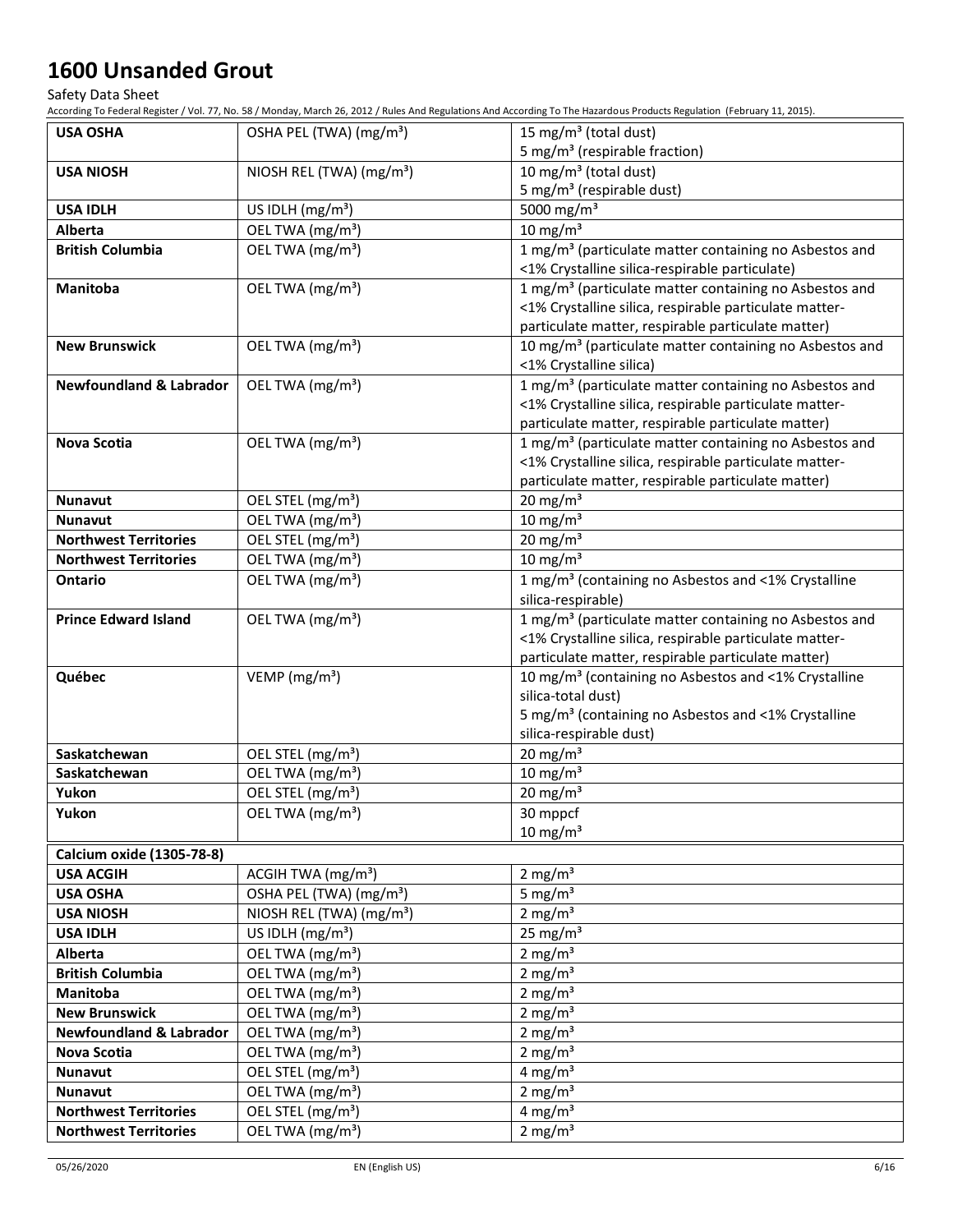Safety Data Sheet

According To Federal Register / Vol. 77, No. 58 / Monday, March 26, 2012 / Rules And Regulations And According To The Hazardous Products Regulation (February 11, 2015).

| <b>Ontario</b>                     | OEL TWA (mg/m <sup>3</sup> )                                  | 2 mg/ $m3$                                                         |
|------------------------------------|---------------------------------------------------------------|--------------------------------------------------------------------|
| <b>Prince Edward Island</b>        | OEL TWA (mg/m <sup>3</sup> )                                  | 2 mg/ $m3$                                                         |
| Québec                             | VEMP (mg/m <sup>3</sup> )                                     | 2 mg/ $m3$                                                         |
| Saskatchewan                       | OEL STEL (mg/m <sup>3</sup> )                                 | 4 mg/ $m3$                                                         |
| Saskatchewan                       | OEL TWA (mg/m <sup>3</sup> )                                  | 2 mg/m $3$                                                         |
| Yukon                              | OEL STEL (mg/m <sup>3</sup> )                                 | 4 mg/m $3$                                                         |
| Yukon                              | OEL TWA (mg/m <sup>3</sup> )                                  | 2 mg/ $m3$                                                         |
| Quartz (14808-60-7)                |                                                               |                                                                    |
| <b>USA ACGIH</b>                   | ACGIH TWA (mg/m <sup>3</sup> )                                | 0.025 mg/m <sup>3</sup> (respirable particulate matter)            |
| <b>USA ACGIH</b>                   | <b>ACGIH chemical category</b>                                | A2 - Suspected Human Carcinogen                                    |
| <b>USA OSHA</b>                    | OSHA PEL (TWA) (mg/m <sup>3</sup> )                           | 50 μg/m <sup>3</sup> (Respirable crystalline silica)               |
| <b>USA NIOSH</b>                   | NIOSH REL (TWA) (mg/m <sup>3</sup> )                          | 0.05 mg/m <sup>3</sup> (respirable dust)                           |
| <b>USA IDLH</b>                    | US IDLH $(mg/m3)$                                             | 50 mg/m <sup>3</sup> (respirable dust)                             |
| Alberta                            | OEL TWA (mg/m <sup>3</sup> )                                  | 0.025 mg/m <sup>3</sup> (respirable particulate)                   |
| <b>British Columbia</b>            | OEL TWA (mg/m <sup>3</sup> )                                  | 0.025 mg/m <sup>3</sup> (respirable)                               |
| Manitoba                           | OEL TWA (mg/m <sup>3</sup> )                                  | 0.025 mg/m <sup>3</sup> (respirable particulate matter)            |
| <b>New Brunswick</b>               | OEL TWA (mg/m <sup>3</sup> )                                  | 0.1 mg/m <sup>3</sup> (respirable fraction)                        |
| <b>Newfoundland &amp; Labrador</b> | OEL TWA (mg/m <sup>3</sup> )                                  | 0.025 mg/m <sup>3</sup> (respirable particulate matter)            |
| Nova Scotia                        | OEL TWA (mg/m <sup>3</sup> )                                  | 0.025 mg/m <sup>3</sup> (respirable particulate matter)            |
| <b>Nunavut</b>                     | OEL TWA (mg/m <sup>3</sup> )                                  | 0.05 mg/m <sup>3</sup> (respirable fraction (Silica - crystalline) |
| <b>Northwest Territories</b>       | OEL TWA (mg/m <sup>3</sup> )                                  | 0.05 mg/m <sup>3</sup> (respirable fraction (Silica - crystalline) |
| Ontario                            | OEL TWA (mg/m <sup>3</sup> )                                  | 0.1 mg/m <sup>3</sup> (designated substances regulation-respirable |
|                                    |                                                               | (Silica, crystalline)                                              |
| <b>Prince Edward Island</b>        | OEL TWA (mg/m <sup>3</sup> )                                  | 0.025 mg/m <sup>3</sup> (respirable particulate matter)            |
| Québec                             | VEMP ( $mg/m3$ )                                              | 0.1 mg/m <sup>3</sup> (respirable dust)                            |
| Saskatchewan                       | OEL TWA (mg/m <sup>3</sup> )                                  | 0.05 mg/m <sup>3</sup> (respirable fraction (Silica - crystalline  |
|                                    |                                                               | (Trydimite removed))                                               |
| Yukon                              | OEL TWA (mg/m <sup>3</sup> )                                  | 300 particle/mL (Silica - Quartz, crystalline)                     |
| Magnesium oxide (MgO) (1309-48-4)  |                                                               |                                                                    |
| <b>USA ACGIH</b>                   | ACGIH TWA $(mg/m3)$                                           | 10 mg/m <sup>3</sup> (inhalable particulate matter)                |
| <b>USA ACGIH</b>                   | <b>ACGIH chemical category</b>                                | Not Classifiable as a Human Carcinogen                             |
| <b>USA OSHA</b>                    | OSHA PEL (TWA) (mg/m <sup>3</sup> )                           | 15 mg/m <sup>3</sup> (fume, total particulate)                     |
| <b>USA IDLH</b>                    | US IDLH (mg/m <sup>3</sup> )                                  | 750 mg/m <sup>3</sup> (fume)<br>10 mg/m $3$ (fume)                 |
| Alberta<br><b>British Columbia</b> | OEL TWA (mg/m <sup>3</sup> )<br>OEL STEL (mg/m <sup>3</sup> ) | 10 mg/m <sup>3</sup> (respirable dust and fume)                    |
| <b>British Columbia</b>            | OEL TWA (mg/m <sup>3</sup> )                                  | 10 mg/m <sup>3</sup> (fume, inhalable)                             |
|                                    |                                                               | 3 mg/m <sup>3</sup> (respirable dust and fume)                     |
| Manitoba                           | OEL TWA (mg/m <sup>3</sup> )                                  | 10 mg/m <sup>3</sup> (inhalable particulate matter)                |
| <b>New Brunswick</b>               | OEL TWA (mg/m <sup>3</sup> )                                  | 10 mg/m $3$ (fume)                                                 |
| <b>Newfoundland &amp; Labrador</b> | OEL TWA (mg/m <sup>3</sup> )                                  | 10 mg/m <sup>3</sup> (inhalable particulate matter)                |
| <b>Nova Scotia</b>                 | OEL TWA (mg/m <sup>3</sup> )                                  | 10 mg/m <sup>3</sup> (inhalable particulate matter)                |
| <b>Nunavut</b>                     | OEL STEL (mg/m <sup>3</sup> )                                 | $\overline{20}$ mg/m <sup>3</sup> (inhalable fraction)             |
| <b>Nunavut</b>                     | OEL TWA (mg/m <sup>3</sup> )                                  | 10 mg/m <sup>3</sup> (inhalable fraction)                          |
| <b>Northwest Territories</b>       | OEL STEL (mg/m <sup>3</sup> )                                 | 20 mg/m <sup>3</sup> (inhalable fraction)                          |
| <b>Northwest Territories</b>       | OEL TWA (mg/m <sup>3</sup> )                                  | 10 mg/m <sup>3</sup> (inhalable fraction)                          |
| Ontario                            | OEL TWA (mg/m <sup>3</sup> )                                  | 10 mg/m <sup>3</sup> (inhalable)                                   |
| <b>Prince Edward Island</b>        | OEL TWA (mg/m <sup>3</sup> )                                  | 10 mg/m <sup>3</sup> (inhalable particulate matter)                |
| Québec                             | VEMP ( $mg/m3$ )                                              | 10 mg/m <sup>3</sup> (fume)                                        |
| Saskatchewan                       | OEL STEL (mg/m <sup>3</sup> )                                 | 20 mg/m <sup>3</sup> (inhalable fraction)                          |
| Saskatchewan                       | OEL TWA (mg/m <sup>3</sup> )                                  | 10 mg/m <sup>3</sup> (inhalable fraction)                          |
| Yukon                              |                                                               |                                                                    |
|                                    | OEL STEL (mg/m <sup>3</sup> )                                 | 10 mg/m $3$ (fume)                                                 |

05/26/2020 EN (English US) 7/16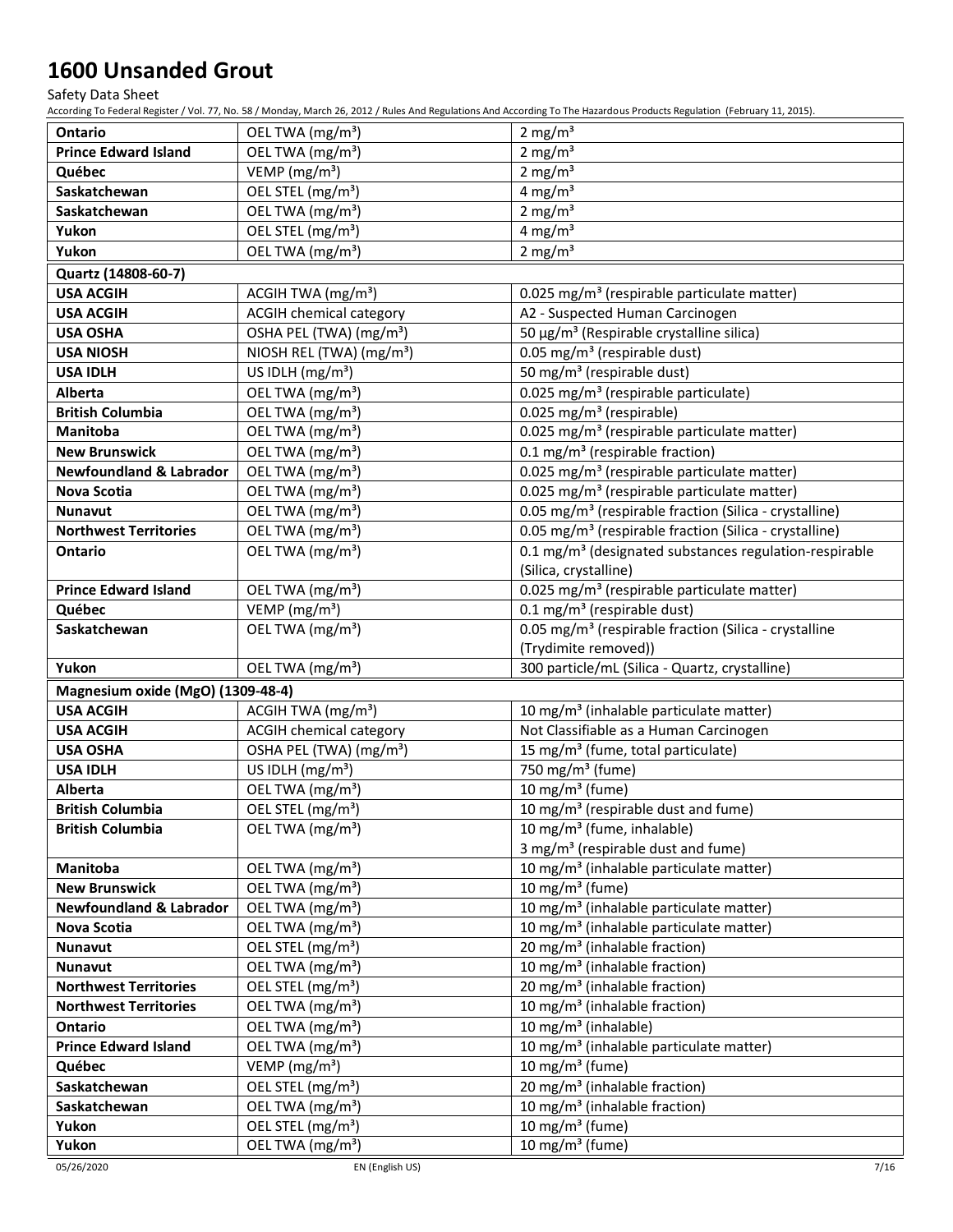Safety Data Sheet

According To Federal Register / Vol. 77, No. 58 / Monday, March 26, 2012 / Rules And Regulations And According To The Hazardous Products Regulation (February 11, 2015).

| Chromium, ion (Cr6+) (18540-29-9)      |                                      |                                                                      |
|----------------------------------------|--------------------------------------|----------------------------------------------------------------------|
| <b>USA OSHA</b>                        | OSHA PEL (TWA) (mg/m <sup>3</sup> )  | $5 \mu g/m^3$                                                        |
| Calcium sulfate dihydrate (13397-24-5) |                                      |                                                                      |
| <b>USA ACGIH</b>                       | ACGIH TWA (mg/m <sup>3</sup> )       | 10 mg/m <sup>3</sup> (inhalable particulate matter (Calcium sulfate) |
| <b>USA OSHA</b>                        | OSHA PEL (TWA) (mg/m <sup>3</sup> )  | 15 mg/m <sup>3</sup> (total dust)                                    |
|                                        |                                      | 5 mg/m <sup>3</sup> (respirable fraction)                            |
| <b>USA NIOSH</b>                       | NIOSH REL (TWA) (mg/m <sup>3</sup> ) | 10 mg/m <sup>3</sup> (total dust)                                    |
|                                        |                                      | 5 mg/m <sup>3</sup> (respirable dust)                                |
| Alberta                                | OEL TWA (mg/m <sup>3</sup> )         | 10 mg/m <sup>3</sup> (Calcium sulphate)                              |
| <b>British Columbia</b>                | OEL STEL (mg/m <sup>3</sup> )        | 20 mg/m <sup>3</sup> (total)                                         |
| <b>British Columbia</b>                | OEL TWA (mg/m <sup>3</sup> )         | 10 mg/m <sup>3</sup> (total dust)                                    |
|                                        |                                      | 3 mg/m <sup>3</sup> (respirable fraction)                            |
|                                        |                                      | 10 mg/m <sup>3</sup> (regulated under Calcium sulfate-inhalable)     |
| <b>Manitoba</b>                        | OEL TWA (mg/m <sup>3</sup> )         | 10 mg/m <sup>3</sup> (inhalable particulate matter (Calcium sulfate) |
| <b>Newfoundland &amp; Labrador</b>     | OEL TWA (mg/m <sup>3</sup> )         | 10 mg/m <sup>3</sup> (inhalable particulate matter (Calcium sulfate) |
| Nova Scotia                            | OEL TWA (mg/m <sup>3</sup> )         | 10 mg/m <sup>3</sup> (inhalable particulate matter (Calcium sulfate) |
| Ontario                                | OEL TWA (mg/m <sup>3</sup> )         | 10 mg/m <sup>3</sup> (inhalable (Calcium sulfate)                    |
| <b>Prince Edward Island</b>            | OEL TWA (mg/m <sup>3</sup> )         | 10 mg/m <sup>3</sup> (inhalable particulate matter (Calcium sulfate) |
| Québec                                 | VEMP ( $mg/m3$ )                     | 10 mg/m <sup>3</sup> (containing no Asbestos and <1% Crystalline     |
|                                        |                                      | silica-total dust)                                                   |
|                                        |                                      | 5 mg/m <sup>3</sup> (containing no Asbestos and <1% Crystalline      |
|                                        |                                      | silica-respirable dust)                                              |
| Saskatchewan                           | OEL STEL (mg/m <sup>3</sup> )        | 20 mg/m $3$                                                          |
| Saskatchewan                           | OEL TWA (mg/m <sup>3</sup> )         | $10$ mg/m <sup>3</sup>                                               |
| Yukon                                  | OEL STEL (mg/m <sup>3</sup> )        | 20 mg/m $3$                                                          |
| Yukon                                  | OEL TWA (mg/m <sup>3</sup> )         | 30 mppcf                                                             |
|                                        |                                      | $10 \text{ mg/m}^3$                                                  |
| Tremolite (14567-73-8)                 |                                      |                                                                      |
| Alberta                                | OEL TWA (mg/m <sup>3</sup> )         | $0.1$ fibers/cm <sup>3</sup>                                         |
| Québec                                 | VECD ( $mg/m3$ )                     | 5 fibers/cm <sup>3</sup> (respirable (Asbestos)                      |
| Québec                                 | VEMP ( $mg/m3$ )                     | 1 fibers/cm <sup>3</sup> (respirable (Asbestos)                      |
| Kaolin (1332-58-7)                     |                                      |                                                                      |
| <b>USA ACGIH</b>                       | ACGIH TWA $(mg/m3)$                  | 2 mg/m <sup>3</sup> (particulate matter containing no asbestos and   |
|                                        |                                      | <1% crystalline silica, respirable particulate matter)               |
| <b>USA ACGIH</b>                       | ACGIH chemical category              | Not Classifiable as a Human Carcinogen                               |
| <b>USA OSHA</b>                        | OSHA PEL (TWA) (mg/m <sup>3</sup> )  | 15 mg/m <sup>3</sup> (total dust)                                    |
|                                        |                                      | 5 mg/m <sup>3</sup> (respirable fraction)                            |
| <b>USA NIOSH</b>                       | NIOSH REL (TWA) (mg/m <sup>3</sup> ) | 10 mg/m <sup>3</sup> (total dust)                                    |
|                                        |                                      | 5 mg/m <sup>3</sup> (respirable dust)                                |
| Alberta                                | OEL TWA (mg/m <sup>3</sup> )         | 2 mg/m <sup>3</sup> (respirable)                                     |
| <b>British Columbia</b>                | OEL TWA (mg/m <sup>3</sup> )         | 2 mg/m <sup>3</sup> (particulate matter containing no Asbestos and   |
|                                        |                                      | <1% Crystalline silica-respirable particulate)                       |
| Manitoba                               | OEL TWA (mg/m <sup>3</sup> )         | 2 mg/m <sup>3</sup> (particulate matter containing no Asbestos and   |
|                                        |                                      | <1% Crystalline silica, respirable particulate matter-               |
|                                        |                                      | particulate matter, respirable particulate matter)                   |
| <b>New Brunswick</b>                   | OEL TWA (mg/m <sup>3</sup> )         | 2 mg/m <sup>3</sup> (particulate matter containing no Asbestos and   |
|                                        |                                      | <1% Crystalline silica, respirable fraction)                         |
| <b>Newfoundland &amp; Labrador</b>     | OEL TWA (mg/m <sup>3</sup> )         | 2 mg/m <sup>3</sup> (particulate matter containing no Asbestos and   |
|                                        |                                      | <1% Crystalline silica, respirable particulate matter-               |
|                                        |                                      | particulate matter, respirable particulate matter)                   |
| Nova Scotia                            | OEL TWA (mg/m <sup>3</sup> )         | 2 mg/m <sup>3</sup> (particulate matter containing no Asbestos and   |
|                                        |                                      | <1% Crystalline silica, respirable particulate matter-               |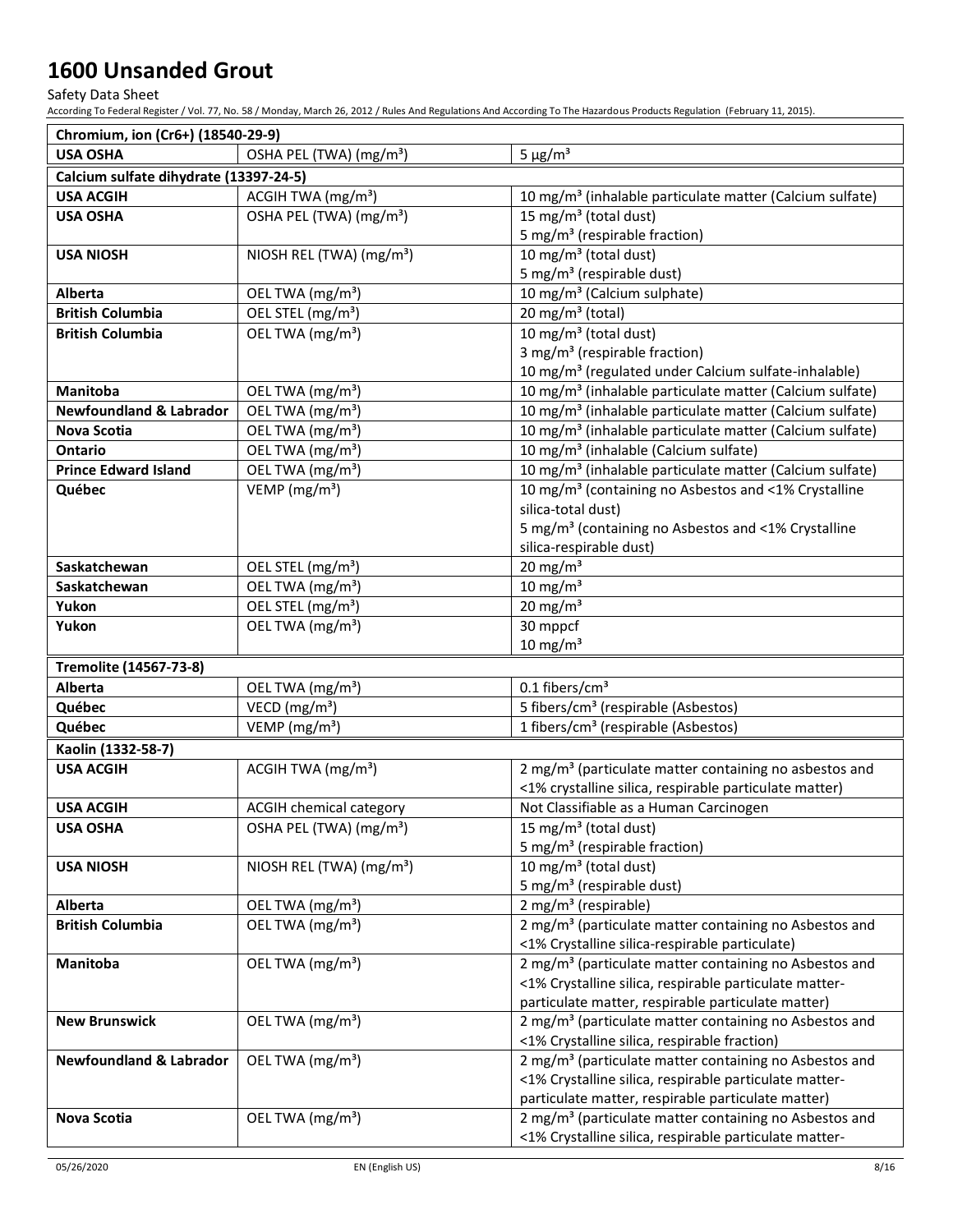Safety Data Sheet

According To Federal Register / Vol. 77, No. 58 / Monday, March 26, 2012 / Rules And Regulations And According To The Hazardous Products Regulation (February 11, 2015).

|                                    |                                  | particulate matter, respirable particulate matter)                 |
|------------------------------------|----------------------------------|--------------------------------------------------------------------|
| <b>Nunavut</b>                     | OEL STEL (mg/m <sup>3</sup> )    | 4 mg/m <sup>3</sup> (respirable fraction)                          |
| <b>Nunavut</b>                     | OEL TWA (mg/m <sup>3</sup> )     | 2 mg/m <sup>3</sup> (respirable fraction)                          |
| <b>Northwest Territories</b>       | OEL STEL (mg/m <sup>3</sup> )    | 4 mg/m <sup>3</sup> (respirable fraction)                          |
| <b>Northwest Territories</b>       | OEL TWA (mg/m <sup>3</sup> )     | 2 mg/m <sup>3</sup> (respirable fraction)                          |
| Ontario                            | OEL TWA (mg/m <sup>3</sup> )     | 2 mg/m <sup>3</sup> (containing no Asbestos and <1% Crystalline    |
|                                    |                                  | silica-respirable)                                                 |
| <b>Prince Edward Island</b>        | OEL TWA (mg/m <sup>3</sup> )     | 2 mg/m <sup>3</sup> (particulate matter containing no Asbestos and |
|                                    |                                  | <1% Crystalline silica, respirable particulate matter-             |
|                                    |                                  | particulate matter, respirable particulate matter)                 |
| Québec                             | VEMP ( $mg/m3$ )                 | 5 mg/m <sup>3</sup> (containing no Asbestos and <1% Crystalline    |
|                                    |                                  | silica-respirable dust)                                            |
| Saskatchewan                       | OEL STEL (mg/m <sup>3</sup> )    | 4 mg/m <sup>3</sup> (respirable fraction)                          |
| Saskatchewan                       | OEL TWA (mg/m <sup>3</sup> )     | 2 mg/m <sup>3</sup> (respirable fraction)                          |
| Yukon                              | OEL STEL (mg/m <sup>3</sup> )    | 20 mg/m $3$                                                        |
| Yukon                              | OEL TWA (mg/m <sup>3</sup> )     | 30 mppcf                                                           |
|                                    |                                  | $10 \text{ mg/m}^3$                                                |
| Formaldehyde (50-00-0)             |                                  |                                                                    |
| <b>USA ACGIH</b>                   | ACGIH TWA (ppm)                  | $0.1$ ppm                                                          |
| <b>USA ACGIH</b>                   | ACGIH STEL (ppm)                 | $0.3$ ppm                                                          |
| <b>USA ACGIH</b>                   | <b>ACGIH chemical category</b>   | dermal sensitizer, Confirmed Human Carcinogen                      |
| <b>USA OSHA</b>                    | OSHA PEL (TWA) (ppm)             | 0.75 ppm                                                           |
| <b>USA OSHA</b>                    | OSHA PEL (STEL) (ppm)            | 2 ppm (see 29 CFR 1910.1048)                                       |
| <b>USA NIOSH</b>                   | NIOSH REL (TWA) (ppm)            | 0.016 ppm                                                          |
| <b>USA NIOSH</b>                   | NIOSH REL (ceiling) (ppm)        | $0.1$ ppm                                                          |
| <b>USA IDLH</b>                    | US IDLH (ppm)                    | 20 ppm                                                             |
| Alberta                            | OEL Ceiling (mg/m <sup>3</sup> ) | 1.3 mg/ $m3$                                                       |
| Alberta                            | OEL Ceiling (ppm)                | 1 ppm                                                              |
| Alberta                            | OEL TWA (mg/m <sup>3</sup> )     | $0.9$ mg/m <sup>3</sup>                                            |
| Alberta                            | OEL TWA (ppm)                    | 0.75 ppm                                                           |
| <b>British Columbia</b>            | OEL Ceiling (ppm)                | 1 ppm                                                              |
| <b>British Columbia</b>            | OEL TWA (ppm)                    | $0.3$ ppm                                                          |
| Manitoba                           | OEL STEL (ppm)                   | $0.3$ ppm                                                          |
| <b>Manitoba</b>                    | OEL TWA (ppm)                    | $0.1$ ppm                                                          |
| <b>New Brunswick</b>               | OEL STEL (ppm)                   | $1.5$ ppm                                                          |
| <b>New Brunswick</b>               | OEL TWA (ppm)                    | $0.5$ ppm                                                          |
| <b>Newfoundland &amp; Labrador</b> | OEL STEL (ppm)                   | $0.3$ ppm                                                          |
| <b>Newfoundland &amp; Labrador</b> | OEL TWA (ppm)                    | $0.1$ ppm                                                          |
| Nova Scotia                        | OEL STEL (ppm)                   | $0.3$ ppm                                                          |
| Nova Scotia                        | OEL TWA (ppm)                    | $0.1$ ppm                                                          |
| <b>Nunavut</b>                     | OEL Ceiling (ppm)                | $0.3$ ppm                                                          |
| <b>Northwest Territories</b>       | OEL Ceiling (ppm)                | $0.3$ ppm                                                          |
| Ontario                            | OEL Ceiling (ppm)                | $1.5$ ppm                                                          |
| Ontario                            | OEL STEL (ppm)                   | 1 ppm                                                              |
| <b>Prince Edward Island</b>        | OEL STEL (ppm)                   | $0.3$ ppm                                                          |
| <b>Prince Edward Island</b>        | OEL TWA (ppm)                    | $0.1$ ppm                                                          |
| Québec                             | PLAFOND (mg/m <sup>3</sup> )     | 3 mg/ $m3$                                                         |
| Québec                             | PLAFOND (ppm)                    | 2 ppm                                                              |
| Saskatchewan                       | OEL Ceiling (ppm)                | $0.3$ ppm                                                          |
| Yukon                              | OEL Ceiling (mg/m <sup>3</sup> ) | 3 mg/ $m3$                                                         |
| Yukon                              | OEL Ceiling (ppm)                | 2 ppm                                                              |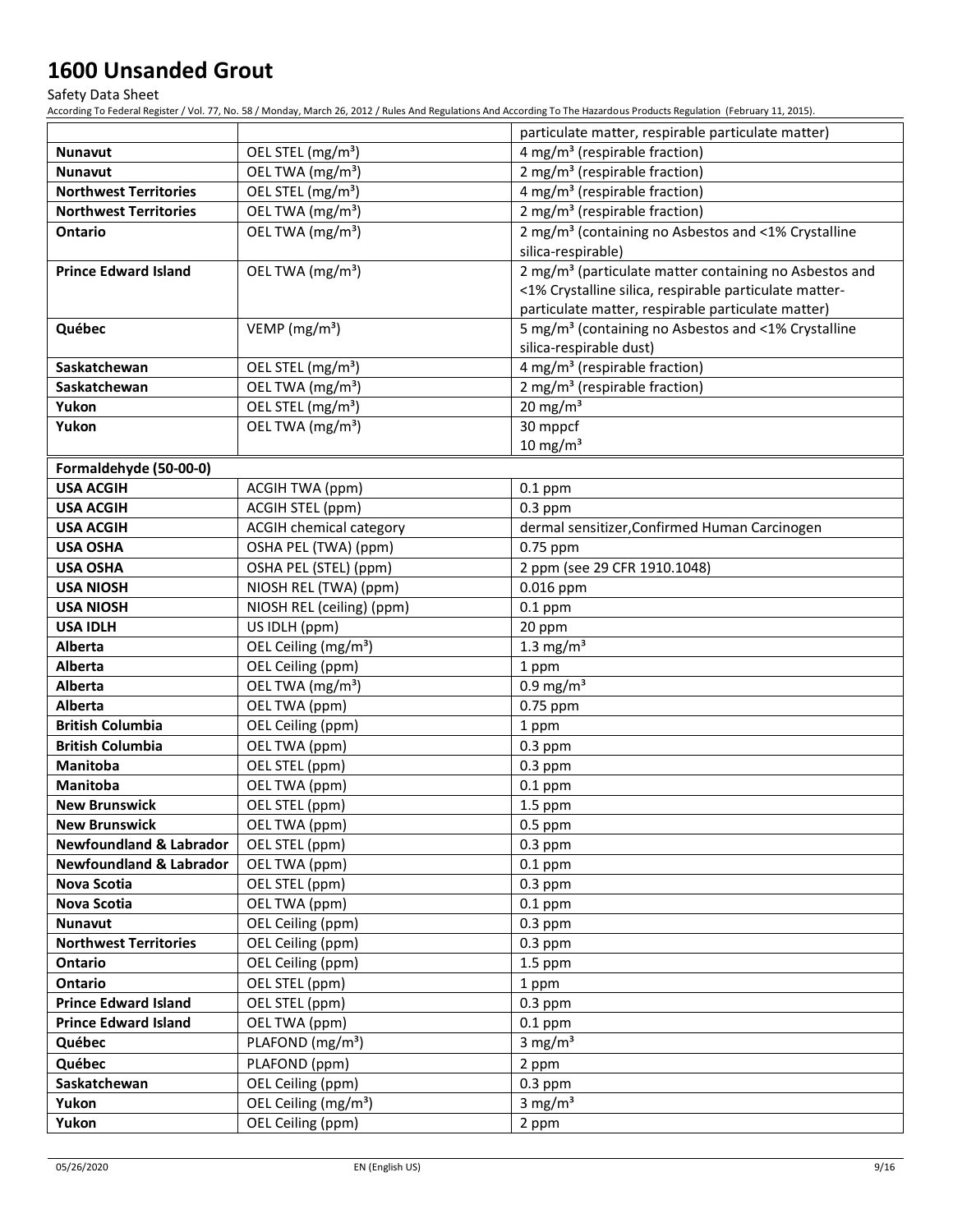Safety Data Sheet

According To Federal Register / Vol. 77, No. 58 / Monday, March 26, 2012 / Rules And Regulations And According To The Hazardous Products Regulation (February 11, 2015).

### **8.2. Exposure Controls**

**Appropriate Engineering Controls:** Ensure adequate ventilation, especially in confined areas. Ensure all national/local regulations are observed. Emergency eye wash fountains and safety showers should be available in the immediate vicinity of any potential exposure

**Personal Protective Equipment:** Gloves. Protective clothing. Protective goggles. Insufficient ventilation: wear respiratory protection. Face shield.



**Materials for Protective Clothing:** Chemically resistant materials and fabrics. Corrosion-proof clothing.

**Hand Protection:** Wear protective gloves.

**Eye and Face Protection:** Chemical safety goggles and face shield.

**Skin and Body Protection:** Wear suitable protective clothing.

**Respiratory Protection:** If exposure limits are exceeded or irritation is experienced, approved respiratory protection should be worn. In case of inadequate ventilation, oxygen deficient atmosphere, or where exposure levels are not known wear approved respiratory protection.

**Other Information:** When using, do not eat, drink or smoke.

### **SECTION 9: PHYSICAL AND CHEMICAL PROPERTIES**

### **9.1. Information on Basic Physical and Chemical Properties**

| <b>Physical State</b>                         |                      | Solid            |
|-----------------------------------------------|----------------------|------------------|
| Appearance                                    | $\ddot{\phantom{a}}$ | Varies, powder   |
| Odor                                          | $\ddot{\phantom{a}}$ | None             |
| <b>Odor Threshold</b>                         |                      | Not available    |
| рH                                            | ÷                    | Not available    |
| <b>Evaporation Rate</b>                       |                      | Not available    |
| <b>Melting Point</b>                          |                      | Not available    |
| <b>Freezing Point</b>                         | ÷                    | Not available    |
| <b>Boiling Point</b>                          | ÷                    | Not available    |
| <b>Flash Point</b>                            |                      | Not available    |
| <b>Auto-ignition Temperature</b>              | $\ddot{\phantom{a}}$ | Not available    |
| <b>Decomposition Temperature</b>              | ÷                    | Not available    |
| Flammability (solid, gas)                     |                      | Not available    |
| <b>Lower Flammable Limit</b>                  | ÷                    | Not available    |
| <b>Upper Flammable Limit</b>                  |                      | Not available    |
| <b>Vapor Pressure</b>                         |                      | Not available    |
| Relative Vapor Density at 20°C                | ÷                    | Not available    |
| <b>Relative Density</b>                       | ÷                    | Not available    |
| <b>Specific Gravity</b>                       |                      | Not available    |
| <b>Solubility</b>                             | ÷                    | Water: Insoluble |
| <b>Partition Coefficient: N-Octanol/Water</b> |                      | Not available    |
| <b>Viscosity</b>                              |                      | Not available    |

### **SECTION 10: STABILITY AND REACTIVITY**

**10.1. Reactivity:** May react exothermically with water releasing heat. Adding an acid to a base or base to an acid may cause a violent reaction. Quartz (silica) will dissolve in hydrofluoric acid producing a corrosive gas, silicon tetrafluoride. Calcium oxide reacts with water to form corrosive calcium hydroxide, with evolution of much heat. Temperatures as high as 800° C (1472 °F) have been reached with addition of water (moisture in air or soil).

- **10.2. Chemical Stability:** Stable under recommended handling and storage conditions (see section 7).
- **10.3. Possibility of Hazardous Reactions:** Hazardous polymerization will not occur.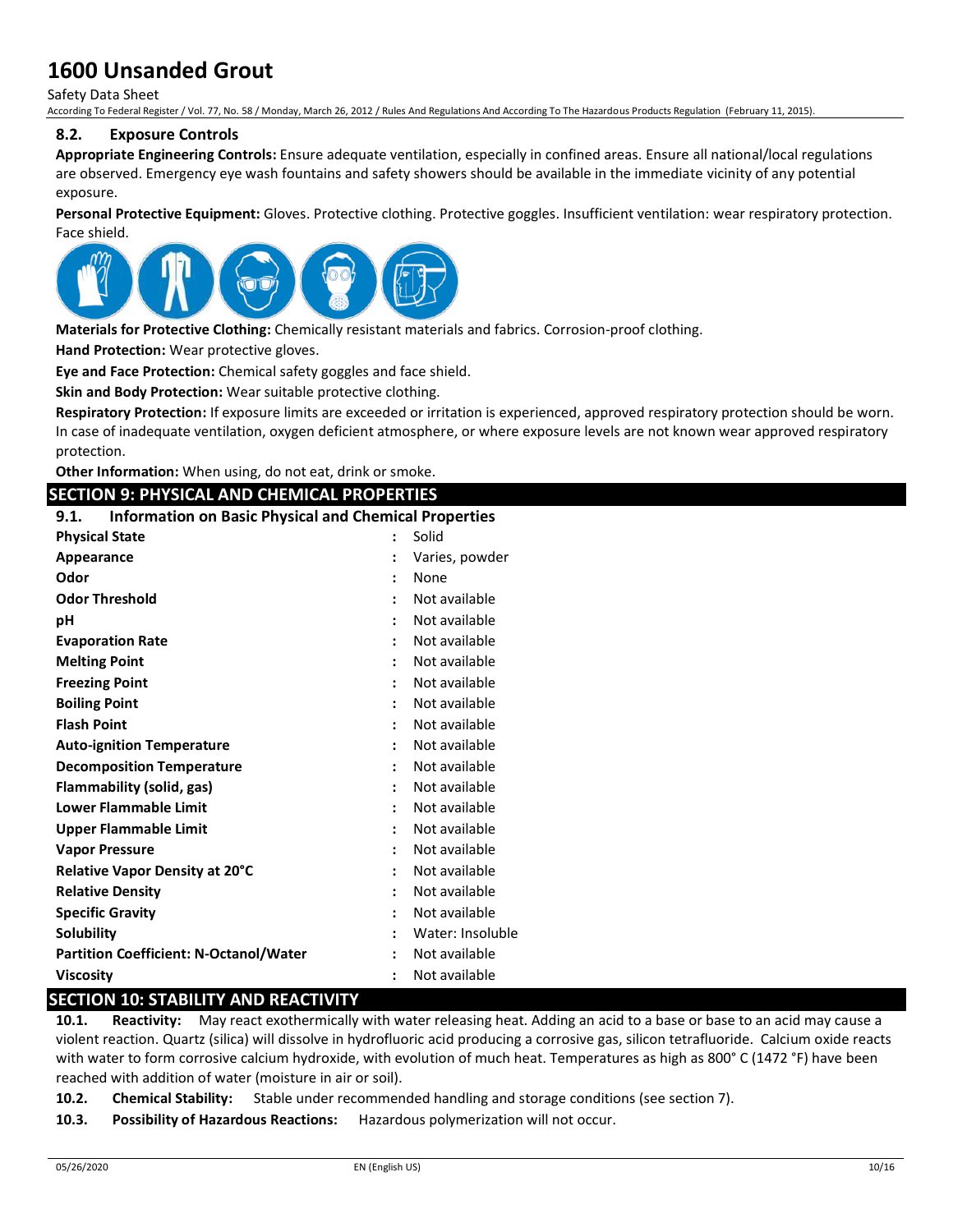Safety Data Sheet

According To Federal Register / Vol. 77, No. 58 / Monday, March 26, 2012 / Rules And Regulations And According To The Hazardous Products Regulation (February 11, 2015).

**10.4. Conditions to Avoid:** Direct sunlight, extremely high or low temperatures, and incompatible materials. Avoid creating or spreading dust.

**10.5. Incompatible Materials:** Reactive or incompatible with the following materials: oxidizing materials, acids, aluminum and ammonium salt.

Portland cement is highly alkaline and will react with acids to produce a violent, heat-generating reaction. Toxic gases or vapors may be given off depending on the acid involved. Reacts with acids, aluminum metals and ammonium salts. Aluminum powder and other alkali and alkaline earth elements will react in wet mortar or concrete, liberating hydrogen gas. Limestone ignites on contact with fluorine and is incompatible with acids, alum, ammonium salts, and magnesium. Silica reacts violently with powerful oxidizing agents such as fluorine, boron trifluoride, chlorine trifluoride, manganese trifluoride, and oxygen difluoride yielding possible fire and/or explosions. Silicates dissolve readily in hydrofluoric acid producing a corrosive gas — silicon tetrafluoride.

**10.6. Hazardous Decomposition Products:** Not expected to decompose under ambient conditions. Thermal decomposition generates : Corrosive vapors.

### **SECTION 11: TOXICOLOGICAL INFORMATION**

## **11.1. Information on Toxicological Effects - Product**

**Acute Toxicity (Oral):** Not classified

**Acute Toxicity (Dermal):** Not classified

**Acute Toxicity (Inhalation):** Not classified

**LD50 and LC50 Data:** Not available

**Skin Corrosion/Irritation:** Causes severe skin burns and eye damage.

**Eye Damage/Irritation:** Causes serious eye damage.

**Respiratory or Skin Sensitization:** May cause an allergic skin reaction.

**Germ Cell Mutagenicity:** Not classified

**Carcinogenicity:** May cause cancer (Inhalation).

**Specific Target Organ Toxicity (Repeated Exposure):** Not classified

**Reproductive Toxicity:** Not classified

**Specific Target Organ Toxicity (Single Exposure):** May cause respiratory irritation.

**Aspiration Hazard:** Not classified

**Symptoms/Injuries After Inhalation:** Irritation of the respiratory tract and the other mucous membranes. May be corrosive to the respiratory tract. The three types of silicosis include: 1) Simple chronic silicosis – which results from long-term exposure (more than 20 years) to low amounts of respirable crystalline silica. Nodules of chronic inflammation and scarring provoked by the respirable crystalline silica form in the lungs and chest lymph nodes. This disease may feature breathlessness and may resemble chronic obstructive pulmonary disease (COPD); 2) Accelerated silicosis – occurs after exposure to larger amounts of respirable crystalline silica over a shorter period of time (5-15 years); 3) Acute silicosis – results from short-term exposure to very large amounts of respirable crystalline silica. The lungs become very inflamed and may fill with fluid, causing severe shortness of breath and low blood oxygen levels. Inflammation, scarring, and symptoms progress faster in accelerated silicosis than in simple silicosis. Progressive massive fibrosis may occur in simple or accelerated silicosis, but is more common in the accelerated form. Progressive massive fibrosis results from severe scarring and leads to the destruction of normal lung structures.

**Symptoms/Injuries After Skin Contact:** May cause an allergic skin reaction. Causes severe irritation which will progress to chemical burns. Concrete may cause dry skin, discomfort, irritation, severe burns, and dermatitis. Exposure of sufficient duration to wet concrete can cause serious, potentially irreversible damage to skin, eye, respiratory and digestive tracts due to chemical (caustic) burns, including third degree burns. A skin exposure may be hazardous even if there is no pain or discomfort. Unhardened concrete is capable of causing dermatitis by irritation and allergy. Skin affected by dermatitis may include symptoms such as, redness, itching, rash, scaling, and cracking. Irritant dermatitis is caused by the physical properties of concrete including alkalinity and abrasion. Allergic contact dermatitis is caused by sensitization to hexavalent chromium (chromate) present in concrete. The reaction can range from a mild rash to severe skin ulcers. Persons already sensitized may react to the first contact with wet concrete. Others may develop allergic dermatitis after years of repeated contact with wet concrete.

**Symptoms/Injuries After Eye Contact:** Causes permanent damage to the cornea, iris, or conjunctiva. Concrete may cause immediate or delayed irritation or inflammation. Eye contact with wet concrete can cause moderate eye irritation, chemical burns and blindness. Eye exposures require immediate first aid and medical attention to prevent significant damage to the eye.

**Symptoms/Injuries After Ingestion:** May cause burns or irritation of the linings of the mouth, throat, and gastrointestinal tract.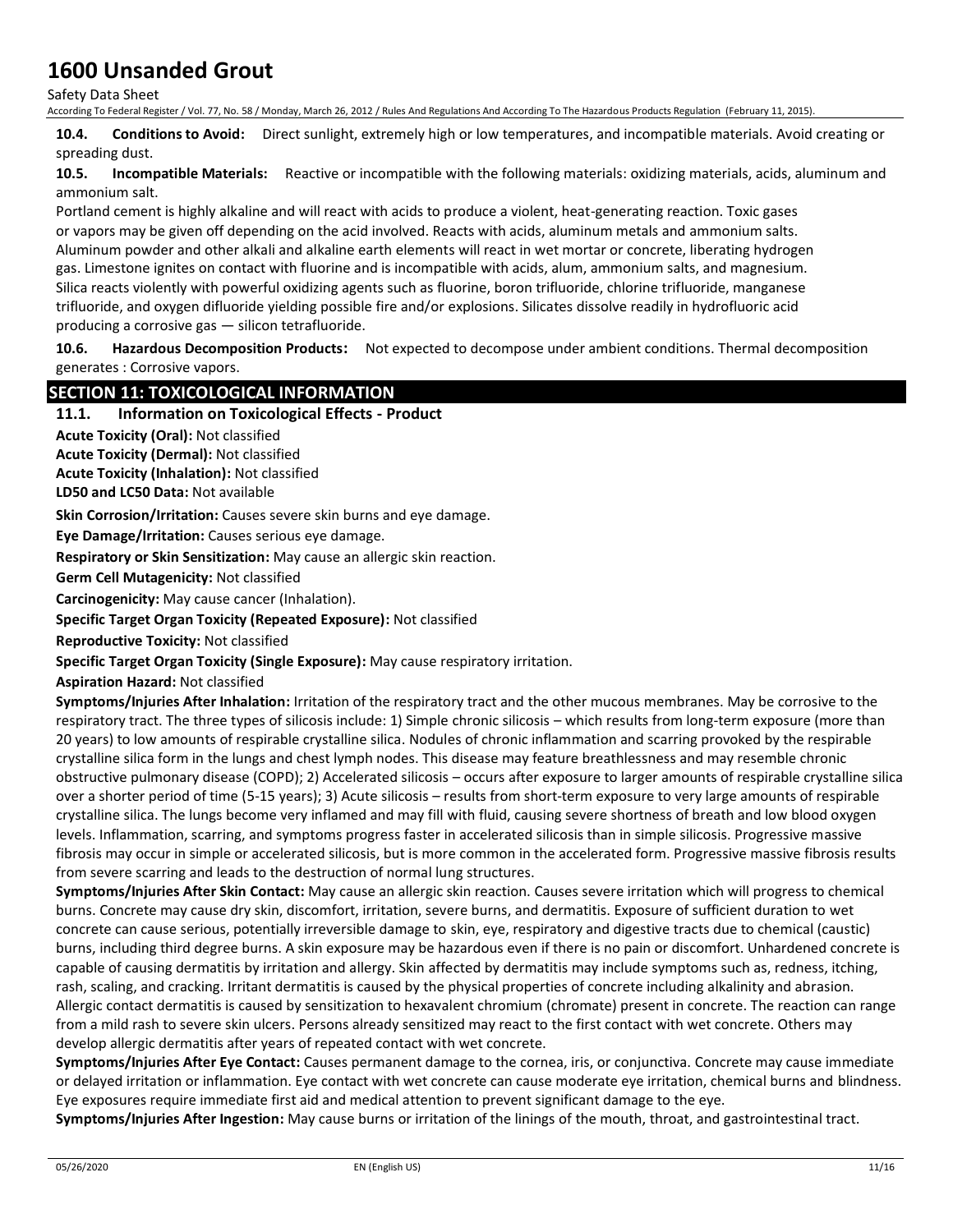Safety Data Sheet

According To Federal Register / Vol. 77, No. 58 / Monday, March 26, 2012 / Rules And Regulations And According To The Hazardous Products Regulation (February 11, 2015).

**Chronic Symptoms:** May cause cancer by inhalation. Some studies show that exposure to respirable crystalline silica (without silicosis) or that the disease silicosis may be associated with the increased incidence of several autoimmune disorders such as scleroderma (thickening of the skin), systemic lupus erythematosus, rheumatoid arthritis and diseases affecting the kidneys. Silicosis increases the risk of tuberculosis. Some studies show an increased incidence of chronic kidney disease and end-stage renal disease in workers exposed to respirable crystalline silica.

### **11.2. Information on Toxicological Effects - Ingredient(s)**

**LD50 and LC50 Data:**

| Calcium oxide (1305-78-8)                          |                                                 |
|----------------------------------------------------|-------------------------------------------------|
| <b>LD50 Oral Rat</b>                               | > 2000 mg/kg                                    |
| <b>LD50 Dermal Rabbit</b>                          | > 2500 mg/kg                                    |
| Quartz (14808-60-7)                                |                                                 |
| <b>LD50 Oral Rat</b>                               | > 5000 mg/kg                                    |
| <b>LD50 Dermal Rat</b>                             | > 5000 mg/kg                                    |
| Magnesium oxide (MgO) (1309-48-4)                  |                                                 |
| LD50 Oral Rat                                      | 3870 mg/kg                                      |
| Kaolin (1332-58-7)                                 |                                                 |
| <b>LD50 Oral Rat</b>                               | > 5000 mg/kg                                    |
| <b>LD50 Dermal Rat</b>                             | > 5000 mg/kg                                    |
| <b>LD50 Dermal Rabbit</b>                          | > 5000 mg/kg                                    |
| Formaldehyde (50-00-0)                             |                                                 |
| <b>LD50 Oral Rat</b>                               | 100 mg/kg                                       |
| <b>LD50 Dermal Rat</b>                             | 270 mg/kg                                       |
| ATE US/CA (gas)                                    | 700.00 ppmV/4h                                  |
| Quartz (14808-60-7)                                |                                                 |
| <b>IARC Group</b>                                  | $\mathbf{1}$                                    |
| <b>National Toxicology Program (NTP) Status</b>    | Known Human Carcinogens.                        |
| <b>OSHA Hazard Communication Carcinogen List</b>   | In OSHA Hazard Communication Carcinogen list.   |
| Chromium, ion (Cr6+) (18540-29-9)                  |                                                 |
| <b>IARC Group</b>                                  | $\mathbf{1}$                                    |
| <b>OSHA Hazard Communication Carcinogen List</b>   | In OSHA Hazard Communication Carcinogen list.   |
| <b>OSHA Specifically Regulated Carcinogen List</b> | In OSHA Specifically Regulated Carcinogen list. |
| Tremolite (14567-73-8)                             |                                                 |
| <b>IARC Group</b>                                  | $\mathbf{1}$                                    |
| <b>National Toxicology Program (NTP) Status</b>    | Known Human Carcinogens.                        |
| <b>OSHA Hazard Communication Carcinogen List</b>   | In OSHA Hazard Communication Carcinogen list.   |
| Formaldehyde (50-00-0)                             |                                                 |
| <b>IARC Group</b>                                  | $\mathbf{1}$                                    |
| <b>National Toxicology Program (NTP) Status</b>    | Known Human Carcinogens.                        |
| <b>OSHA Hazard Communication Carcinogen List</b>   | In OSHA Hazard Communication Carcinogen list.   |
| <b>OSHA Specifically Regulated Carcinogen List</b> | In OSHA Specifically Regulated Carcinogen list. |

## **SECTION 12: ECOLOGICAL INFORMATION**

**12.1. Toxicity**

**Ecology - General:** Harmful to aquatic life with long lasting effects.

| Calcium oxide (1305-78-8)         |                                                                                      |       |
|-----------------------------------|--------------------------------------------------------------------------------------|-------|
| LC50 Fish 1                       | 50.6 mg/l                                                                            |       |
| Chromium, ion (Cr6+) (18540-29-9) |                                                                                      |       |
| LC50 Fish 1                       | 36.2 mg/l (Exposure time: 96 h - Species: Pimephales promelas)                       |       |
| LC50 Fish 2                       | 7.6 mg/l (Exposure time: 96 h - Species: Oncorhynchus mykiss)                        |       |
| Formaldehyde (50-00-0)            |                                                                                      |       |
| LC50 Fish 1                       | 22.6 - 25.7 mg/l (Exposure time: 96 h - Species: Pimephales promelas [flow-through]) |       |
| 05/26/2020                        | EN (English US)                                                                      | 12/16 |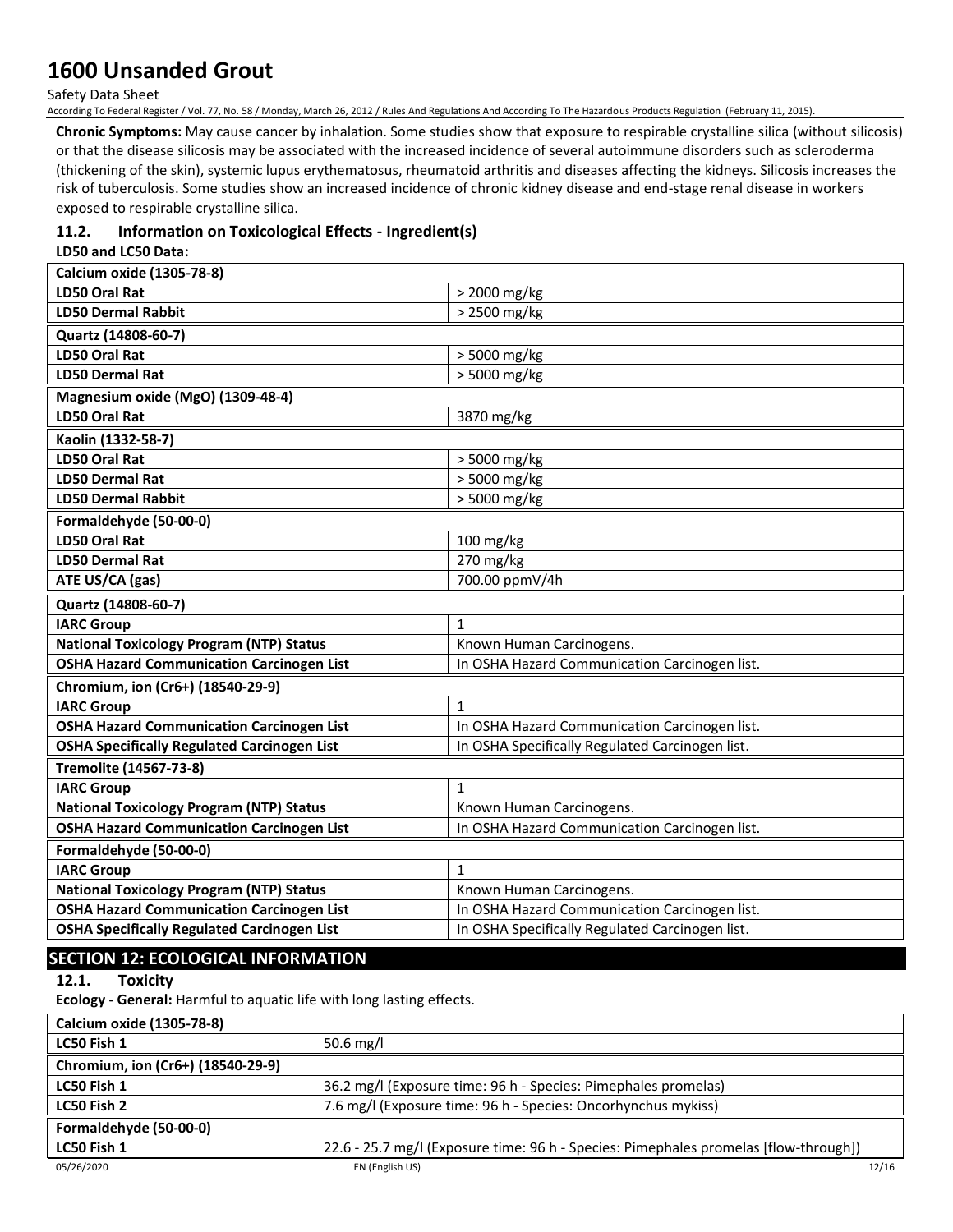Safety Data Sheet

According To Federal Register / Vol. 77, No. 58 / Monday, March 26, 2012 / Rules And Regulations And According To The Hazardous Products Regulation (February 11, 2015).

| EC50 Daphnia 1                | 2 mg/l (Exposure time: 48 h - Species: Daphnia magna)                   |
|-------------------------------|-------------------------------------------------------------------------|
| LC50 Fish 2                   | 1510 μg/l (Exposure time: 96 h - Species: Lepomis macrochirus [static]) |
| <b>EC50 Daphnia 2</b>         | 11.3 - 18 mg/l (Exposure time: 48 h - Species: Daphnia magna [Static])  |
| <b>NOEC Chronic Crustacea</b> | $1 \text{ mg/l}$                                                        |

### **12.2. Persistence and Degradability**

| <b>1600 Unsanded Grout</b> |  |
|----------------------------|--|
|----------------------------|--|

**Persistence and Degradability** May cause long-term adverse effects in the environment.

### **12.3. Bioaccumulative Potential**

| <b>1600 Unsanded Grout</b>       |                      |
|----------------------------------|----------------------|
| <b>Bioaccumulative Potential</b> | Not established.     |
| Calcium oxide (1305-78-8)        |                      |
| <b>BCF Fish 1</b>                | (no bioaccumulation) |
| Formaldehyde (50-00-0)           |                      |
| Log Pow                          | $0.35$ (at 25 °C)    |
| 12.4.<br><b>Mobility in Soil</b> | Not available        |

## **12.5. Other Adverse Effects**

**Other Information:** Avoid release to the environment.

### **SECTION 13: DISPOSAL CONSIDERATIONS**

### **13.1. Waste treatment methods**

**Waste Disposal Recommendations:** Dispose of contents/container in accordance with local, regional, national, territorial, provincial, and international regulations.

**Ecology - Waste Materials:** Avoid release to the environment. This material is hazardous to the aquatic environment. Keep out of sewers and waterways.

### **SECTION 14: TRANSPORT INFORMATION**

The shipping description(s) stated herein were prepared in accordance with certain assumptions at the time the SDS was authored, and can vary based on a number of variables that may or may not have been known at the time the SDS was issued.

- **14.1. In Accordance with DOT** Not regulated for transport
- **14.2. In Accordance with IMDG** Not regulated for transport
- 14.3. In Accordance with IATA Not regulated for transport
- 14.4. In Accordance with TDG Not regulated for transport

## **SECTION 15: REGULATORY INFORMATION**

**15.1. US Federal Regulations**

### **1600 Unsanded Grout**

| <b>SARA Section 311/312 Hazard Classes</b><br>exposure) | Health hazard - Specific target organ toxicity (single or repeated<br>Health hazard - Carcinogenicity<br>Health hazard - Respiratory or skin sensitization<br>Health hazard - Serious eye damage or eye irritation<br>Health hazard - Skin corrosion or Irritation |
|---------------------------------------------------------|--------------------------------------------------------------------------------------------------------------------------------------------------------------------------------------------------------------------------------------------------------------------|
|---------------------------------------------------------|--------------------------------------------------------------------------------------------------------------------------------------------------------------------------------------------------------------------------------------------------------------------|

### **Limestone (1317-65-3)**

Listed on the United States TSCA (Toxic Substances Control Act) inventory

**Cement, portland, chemicals (65997-15-1)**

Listed on the United States TSCA (Toxic Substances Control Act) inventory

### **Calcium oxide (1305-78-8)**

Listed on the United States TSCA (Toxic Substances Control Act) inventory

### **Quartz (14808-60-7)**

Listed on the United States TSCA (Toxic Substances Control Act) inventory

## **Magnesium oxide (MgO) (1309-48-4)**

Listed on the United States TSCA (Toxic Substances Control Act) inventory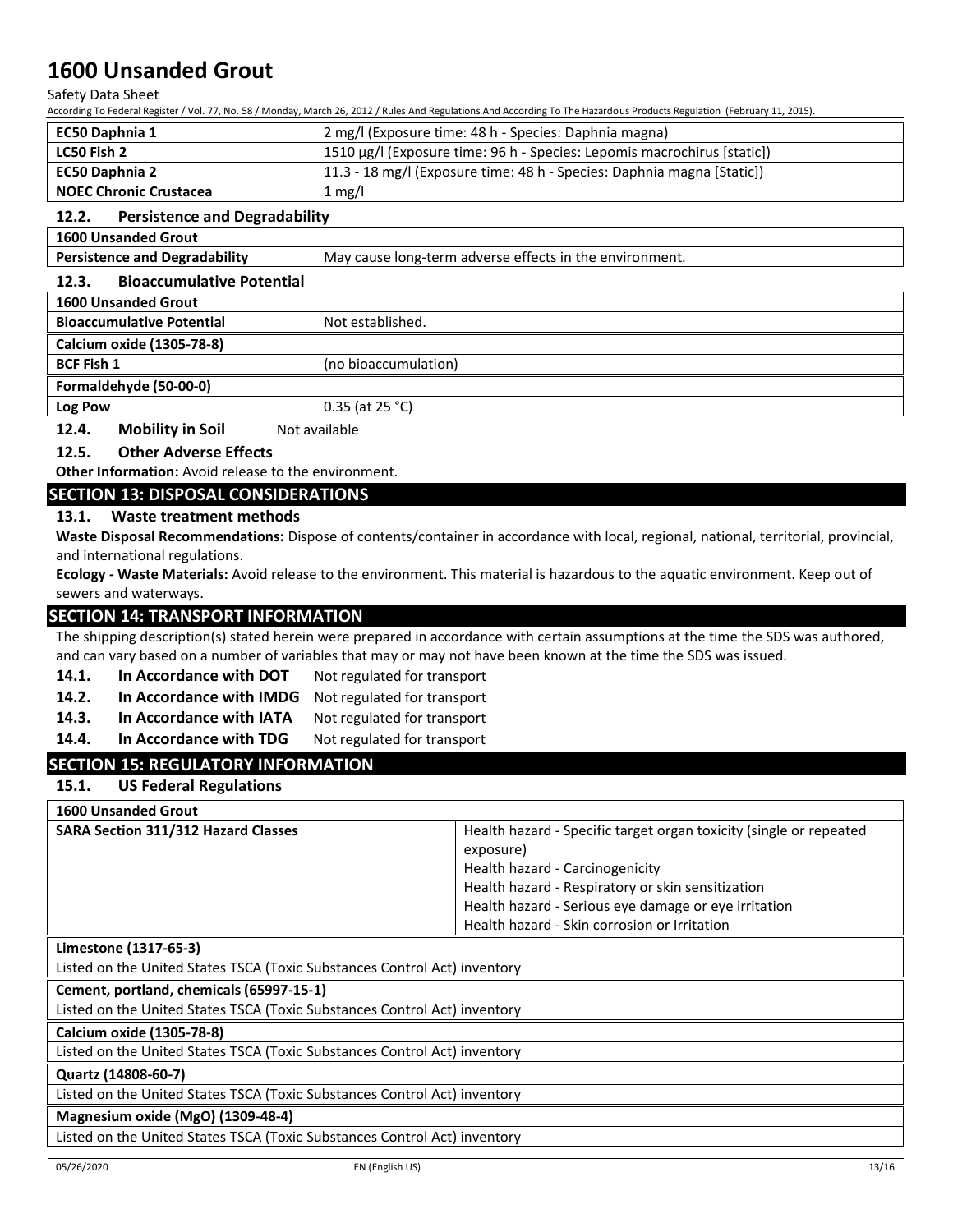## Safety Data Sheet

According To Federal Register / Vol. 77, No. 58 / Monday, March 26, 2012 / Rules And Regulations And According To The Hazardous Products Regulation (February 11, 2015).

| Silicic acid (H4SiO4), calcium salt (1:2) (10034-77-2)                    |        |  |
|---------------------------------------------------------------------------|--------|--|
| Listed on the United States TSCA (Toxic Substances Control Act) inventory |        |  |
| Kaolin (1332-58-7)                                                        |        |  |
| Listed on the United States TSCA (Toxic Substances Control Act) inventory |        |  |
| Formaldehyde (50-00-0)                                                    |        |  |
| Listed on the United States TSCA (Toxic Substances Control Act) inventory |        |  |
| Listed on the United States SARA Section 302                              |        |  |
| Subject to reporting requirements of United States SARA Section 313       |        |  |
| <b>CERCLA RQ</b>                                                          | 100 lb |  |
| <b>SARA Section 302 Threshold Planning Quantity (TPQ)</b>                 | 500 lb |  |
| <b>SARA Section 313 - Emission Reporting</b>                              | 0.1%   |  |

### **15.2. US State Regulations**

### **California Proposition 65**

**WARNING:** This product can expose you to Chromium, ion (Cr6+), which is known to the State of California to cause cancer  $\bigwedge$ and birth defects or other reproductive harm. For more information go to www.P65Warnings.ca.gov.

| <b>Chemical Name (CAS No.)</b>                             | Carcinogenicity                                                       | Developmental<br><b>Toxicity</b> | <b>Female Reproductive</b><br><b>Toxicity</b> | <b>Male Reproductive</b><br><b>Toxicity</b> |
|------------------------------------------------------------|-----------------------------------------------------------------------|----------------------------------|-----------------------------------------------|---------------------------------------------|
| Quartz (14808-60-7)                                        | х                                                                     |                                  |                                               |                                             |
| Chromium, ion (Cr6+) (18540-                               | X                                                                     | X                                |                                               |                                             |
| $29-9)$                                                    |                                                                       |                                  |                                               |                                             |
| Formaldehyde (50-00-0)                                     | X                                                                     |                                  |                                               |                                             |
| Limestone (1317-65-3)                                      |                                                                       |                                  |                                               |                                             |
| U.S. - Massachusetts - Right To Know List                  |                                                                       |                                  |                                               |                                             |
| U.S. - New Jersey - Right to Know Hazardous Substance List |                                                                       |                                  |                                               |                                             |
| U.S. - Pennsylvania - RTK (Right to Know) List             |                                                                       |                                  |                                               |                                             |
| Cement, portland, chemicals (65997-15-1)                   |                                                                       |                                  |                                               |                                             |
| U.S. - Massachusetts - Right To Know List                  |                                                                       |                                  |                                               |                                             |
| U.S. - New Jersey - Right to Know Hazardous Substance List |                                                                       |                                  |                                               |                                             |
| U.S. - Pennsylvania - RTK (Right to Know) List             |                                                                       |                                  |                                               |                                             |
| Calcium oxide (1305-78-8)                                  |                                                                       |                                  |                                               |                                             |
| U.S. - Massachusetts - Right To Know List                  |                                                                       |                                  |                                               |                                             |
| U.S. - New Jersey - Right to Know Hazardous Substance List |                                                                       |                                  |                                               |                                             |
| U.S. - Pennsylvania - RTK (Right to Know) List             |                                                                       |                                  |                                               |                                             |
| Quartz (14808-60-7)                                        |                                                                       |                                  |                                               |                                             |
| U.S. - Massachusetts - Right To Know List                  |                                                                       |                                  |                                               |                                             |
| U.S. - New Jersey - Right to Know Hazardous Substance List |                                                                       |                                  |                                               |                                             |
| U.S. - Pennsylvania - RTK (Right to Know) List             |                                                                       |                                  |                                               |                                             |
| Magnesium oxide (MgO) (1309-48-4)                          |                                                                       |                                  |                                               |                                             |
| U.S. - Massachusetts - Right To Know List                  |                                                                       |                                  |                                               |                                             |
| U.S. - New Jersey - Right to Know Hazardous Substance List |                                                                       |                                  |                                               |                                             |
| U.S. - Pennsylvania - RTK (Right to Know) List             |                                                                       |                                  |                                               |                                             |
| Chromium, ion (Cr6+) (18540-29-9)                          |                                                                       |                                  |                                               |                                             |
|                                                            | U.S. - Pennsylvania - RTK (Right to Know) - Environmental Hazard List |                                  |                                               |                                             |
| U.S. - Pennsylvania - RTK (Right to Know) List             |                                                                       |                                  |                                               |                                             |
| Calcium sulfate dihydrate (13397-24-5)                     |                                                                       |                                  |                                               |                                             |
| U.S. - New Jersey - Right to Know Hazardous Substance List |                                                                       |                                  |                                               |                                             |
| U.S. - Pennsylvania - RTK (Right to Know) List             |                                                                       |                                  |                                               |                                             |
| Kaolin (1332-58-7)                                         |                                                                       |                                  |                                               |                                             |
| U.S. - Massachusetts - Right To Know List                  |                                                                       |                                  |                                               |                                             |
| U.S. - New Jersey - Right to Know Hazardous Substance List |                                                                       |                                  |                                               |                                             |
| U.S. - Pennsylvania - RTK (Right to Know) List             |                                                                       |                                  |                                               |                                             |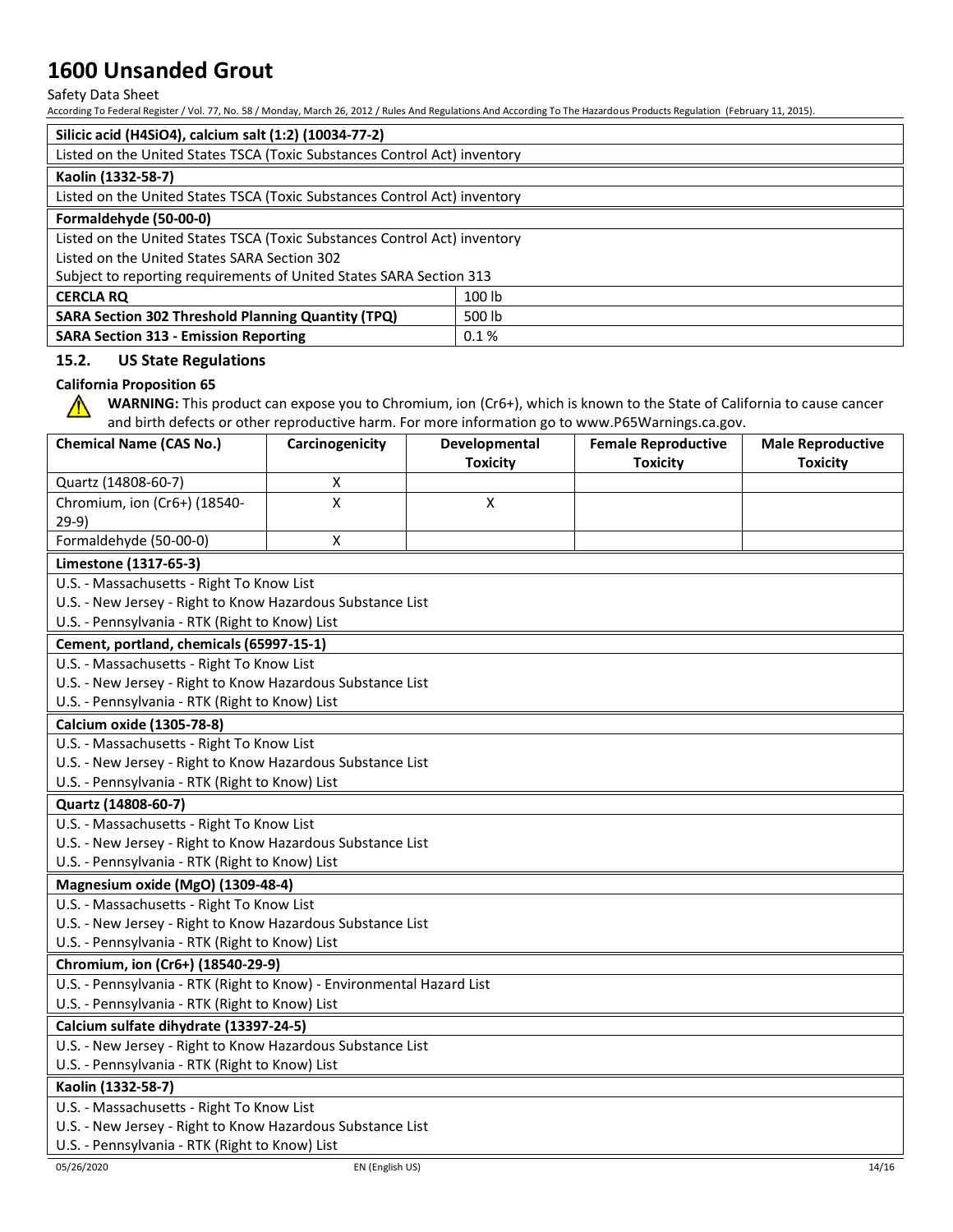### Safety Data Sheet

According To Federal Register / Vol. 77, No. 58 / Monday, March 26, 2012 / Rules And Regulations And According To The Hazardous Products Regulation (February 11, 2015).

### **Formaldehyde (50-00-0)**

- U.S. Massachusetts Right To Know List
- U.S. New Jersey Right to Know Hazardous Substance List
- U.S. Pennsylvania RTK (Right to Know) Environmental Hazard List
- U.S. Pennsylvania RTK (Right to Know) Special Hazardous Substances
- U.S. Pennsylvania RTK (Right to Know) List

## **15.3. Canadian Regulations**

| Limestone (1317-65-3)                                      |
|------------------------------------------------------------|
| Listed on the Canadian NDSL (Non-Domestic Substances List) |
| Cement, portland, chemicals (65997-15-1)                   |
| Listed on the Canadian DSL (Domestic Substances List)      |
| Calcium oxide (1305-78-8)                                  |
| Listed on the Canadian DSL (Domestic Substances List)      |
| Quartz (14808-60-7)                                        |
| Listed on the Canadian DSL (Domestic Substances List)      |
| Magnesium oxide (MgO) (1309-48-4)                          |
| Listed on the Canadian DSL (Domestic Substances List)      |
| Silicic acid (H4SiO4), calcium salt (1:2) (10034-77-2)     |
| Listed on the Canadian DSL (Domestic Substances List)      |
| Calcium sulfate dihydrate (13397-24-5)                     |
| Listed on the Canadian DSL (Domestic Substances List)      |
| Kaolin (1332-58-7)                                         |
| Listed on the Canadian DSL (Domestic Substances List)      |
| Formaldehyde (50-00-0)                                     |
| Listed on the Canadian DSL (Domestic Substances List)      |

## **SECTION 16: OTHER INFORMATION, INCLUDING DATE OF PREPARATION OR LAST REVISION**

**:** 05/26/2020

| Date of Preparation or Latest |
|-------------------------------|
| <b>Revision</b>               |
| <b>Other Information</b>      |
|                               |

**Other Information :** This document has been prepared in accordance with the SDS requirements of the OSHA Hazard Communication Standard 29 CFR 1910.1200 and Canada's Hazardous Products Regulations (HPR) SOR/2015-17.

### **GHS Full Text Phrases:**

| Acute Tox. 3 (Dermal)         | Acute toxicity (dermal) Category 3                               |  |
|-------------------------------|------------------------------------------------------------------|--|
| Acute Tox. 3 (Inhalation:gas) | Acute toxicity (inhalation: gas) Category 3                      |  |
| Acute Tox. 3 (Oral)           | Acute toxicity (oral) Category 3                                 |  |
| Aquatic Acute 1               | Hazardous to the aquatic environment - Acute Hazard Category 1   |  |
| Aquatic Acute 2               | Hazardous to the aquatic environment - Acute Hazard Category 2   |  |
| Aquatic Acute 3               | Hazardous to the aquatic environment - Acute Hazard Category 3   |  |
| Aquatic Chronic 1             | Hazardous to the aquatic environment - Chronic Hazard Category 1 |  |
| Aquatic Chronic 3             | Hazardous to the aquatic environment - Chronic Hazard Category 3 |  |
| Carc. 1A                      | Carcinogenicity Category 1A                                      |  |
| Carc. 1B                      | Carcinogenicity Category 1B                                      |  |
| Eye Dam. 1                    | Serious eye damage/eye irritation Category 1                     |  |
| Eye Irrit. 2A                 | Serious eye damage/eye irritation Category 2A                    |  |
| Flam. Liq. 4                  | Flammable liquids Category 4                                     |  |
| Muta. 2                       | Germ cell mutagenicity Category 2                                |  |
| Skin Corr. 1B                 | Skin corrosion/irritation Category 1B                            |  |
| Skin Corr. 1C                 | Skin corrosion/irritation Category 1C                            |  |